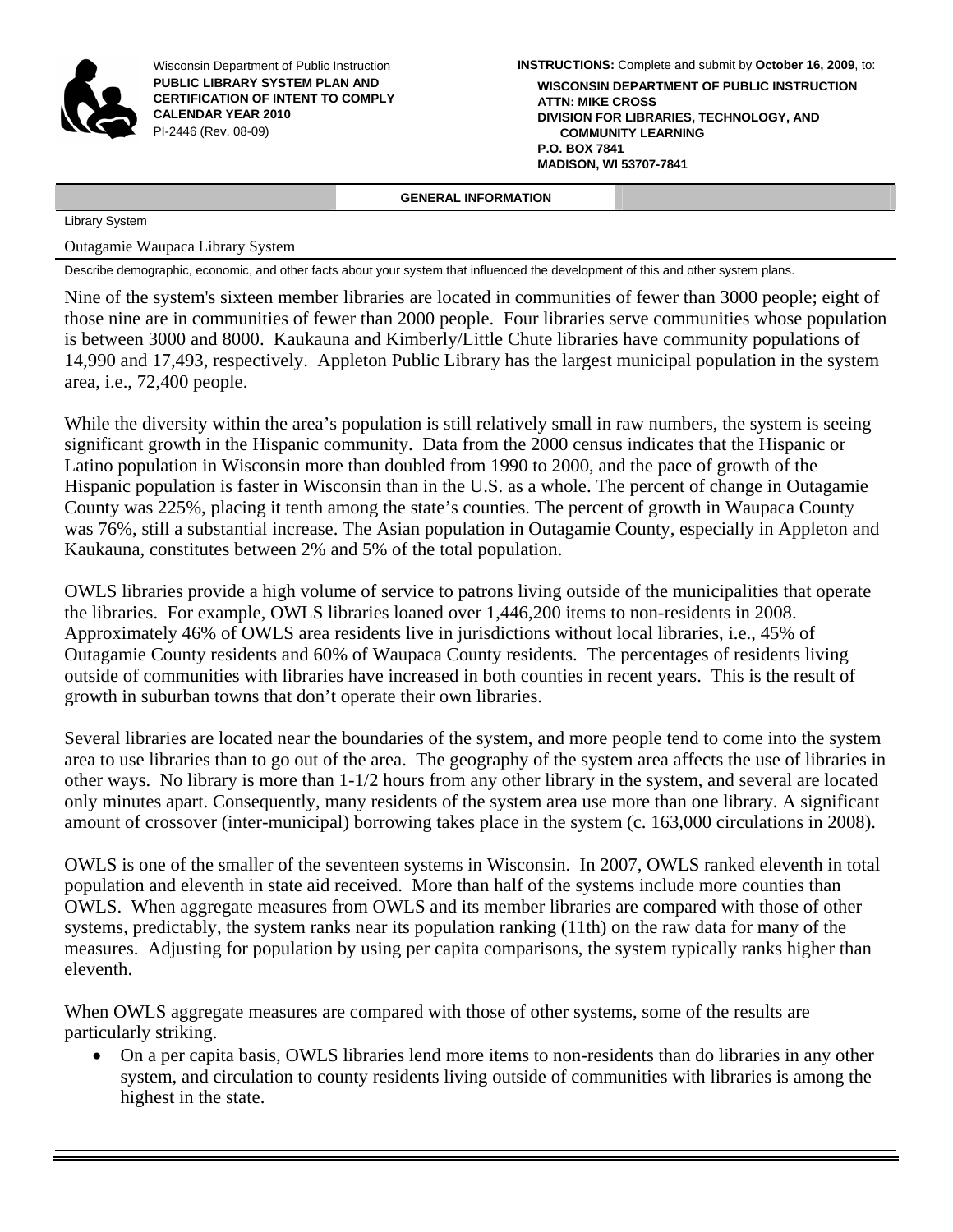- OWLS libraries typically provide more service to residents of other systems than libraries in any other system. In fact, OWLS libraries generally provide nearly a fifth of all the intersystem non-resident circulation in the state.
- OWLS typically ranks in the top third of all systems in the number of items circulated per capita by member libraries.
- OWLS libraries engage in high levels of resource sharing; the number of items loaned to and borrowed from other libraries is among the highest in the state.
- OWLS libraries experience a high volume of traffic, i.e., they have lots of people coming through their doors. Typically, the number of visits per capita and the number of programs attended per capita rank in the top quarter of all systems.
- OWLS generally ranks near the bottom of all systems in the number of public computers available to patrons.
- OWLS typically ranks near the top of all systems in per capita support by residents of municipalities with libraries, but OWLS ranks in the bottom third of systems in per capita support by non-residents.

Describe significant needs and problems that influenced the development of this and other system plans.

The development of the 2010 system plan builds upon previous planning activities and previous plans. Many of the system's most significant needs and problems do not change dramatically from year to year. The challenge in planning is to find new and useful perspectives that are productive in addressing ongoing issues.

Tension between competing values and circumstances is inherent in the nature of public library systems, and the tension surrounding these competing values and circumstances continually informs system planning.

- The most basic tension is that between the demand for system services and the resources available to provide them. As OWLS continues to develop and improve the level of services it provides to member libraries and their patrons, expectations are also raised about the services the system will provide in the future. Unfortunately, neither sufficient staff nor financial resources are available for the system to address all of the service needs it has identified.
- A tension that regularly occurs within OWLS is that between the system's role of providing leadership to the libraries in developing new technologies and services and its role of providing responsive customer service, i.e., doing what the member libraries want the system to do. Again, because of limited resources, the system must make difficult decisions in order to maintain an optimal balance between leading the libraries in new directions and increasing more traditional services.
- An interesting technology-related tension exists between the desire of some staff and patrons to implement new technologies and the ability of all library staff to adapt to continual changes. The system strives to find the proper balance between the demand for new technologies and the ability to implement such changes. It is a priority for the system to improve the information and training required to successfully implement technology changes.
- Perhaps the most difficult tension for systems is between the autonomy of local libraries and the need to collaborate effectively in a system or consortium environment. While OWLS supports local library autonomy, in a system or consortium environment local libraries must recognize that local decisions often affect other libraries. While systems cannot and should not try to dictate local library decisions, member libraries should not make independent decisions that might force neighboring libraries to change their policies or practices. Determining what should be a local library decision and what should be a system or group decision can be difficult and sometimes disagreeable.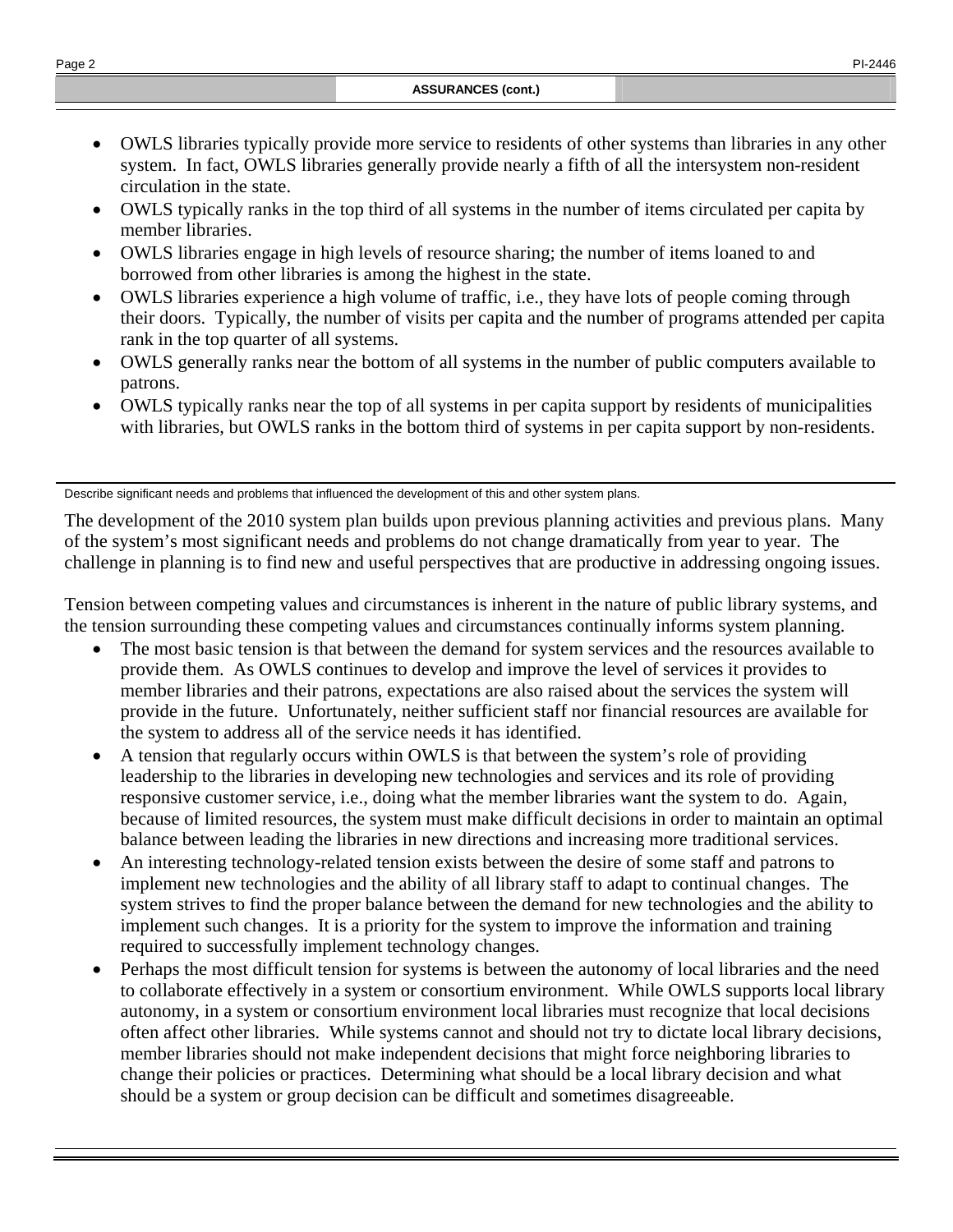• Finally, there is an inherent tension in the structure of public library systems because systems have so many different constituencies, e.g., counties, public libraries, non-public libraries, DPI, municipalities without libraries. For example, OWLS is a joint agency of Outagamie and Waupaca Counties, but it is also an advocate for its member libraries in county library planning and funding decisions. Attempting to keep the proper balance between the varying interests of constituents is a challenging task.

A number of 2010 issues and priorities are described below.

# Technology Services

*OWLS Technology and Resource Sharing Plan: 2007-2010* and *OWLSnet Plan: 2007-2010* contain extensive detail regarding technology service goals, objectives, and activities. The priorities contained in these plans continue to be priorities in the 2010 System Plan, and they are summarized below:

- Supporting member library use of technology including providing training to library staff, supporting library PCs, assisting libraries with the development of electronic content, and implementing new services requested by member libraries when feasible.
- Developing and enhancing technology-based services and resources including enhancing InfoSoup to make it more helpful for library patrons, continuing to enhance functions of the Millennium integrated library system, and continuing to provide and evaluate subscription-based electronic resources for libraries and patrons.
- Maintaining the OWLS net network infrastructure by securing adequate wide area network and Internet bandwidth to meet library needs, maintaining and updating network equipment, and implementing appropriate security measures.
- Optimizing the governance and operation of OWLS net by codifying membership requirements, policies, and procedures, orienting new library directors regarding the responsibilities of membership, and improving the effectiveness of meetings. It is also a priority for the System to encourage the standardization of policies, procedures, and practices among network libraries.

Perhaps the most significant priority for 2010 is to update the *Technology and Resource Sharing Plan* and the *OWLSnet Plan*. Many circumstances have changed since these plans were last updated. Consequently, both plans need to be revised to consider the current economic, political, and library service environment.

# Resource Sharing and Delivery

OWLSnet has continued to experience explosive growth in the volume of resource sharing. This year the number of items traveling among the libraries in the shared automation network is likely to exceed 820,000, up from 739,914 items in 2008. This increasing delivery volume presents challenges for the systems and their member libraries. More staff time and more space are needed to handle an increasing amount of materials. The need to allocate more staff and space to this task puts pressure on operating budgets and forces libraries to make difficult choices about the services they can provide.

For several years it has been OWLS position that this rate of growth is not sustainable because neither the system nor its member libraries have sufficient resources to handle such growth. In March 2009, OWLSnet member libraries voted to reduce the maximum number of holds allowed to 15 per patron, and this new limit was implemented in June. While it is too soon for a conclusive analysis, it appears that the reduction in the maximum number of holds allowed may be reducing the rate of resource sharing growth.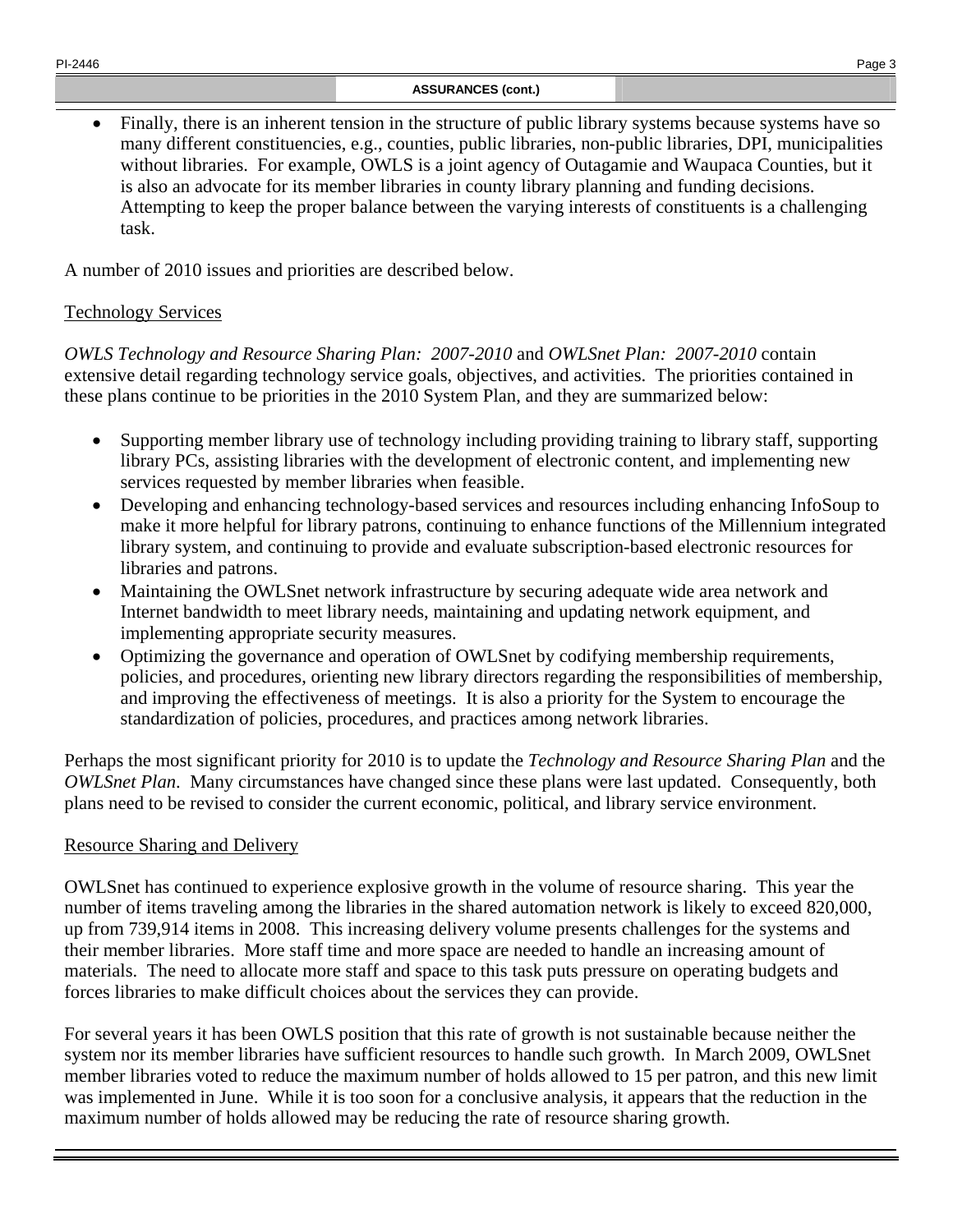

\*Estimate based on January through September activity

Priorities for 2010 will be to monitor the change in the maximum number of holds, to investigate more efficient methods for getting materials to patrons, and to implement changes that would improve efficiency or further reduce the growth in resource sharing.

## Funding Inequities

Addressing county and intersystem funding inequities continues to be a priority for OWLS. This task is a difficult one for two reasons. First, OWLS libraries provide a high volume of service to non-residents. In ten of OWLS sixteen member libraries, over 50% of circulation is to non-residents. Non-resident circulation at member libraries ranges from 38% to 70% of total circulation. Second, OWLS libraries circulate more items to people living outside of the system area than do the libraries in any other system. It is difficult to address equity issues with jurisdictions outside of the system, especially counties operating consolidated public libraries. Counties with consolidated public libraries are not required to compensate municipal libraries in adjacent counties even if a library is located in a municipality that lies partly in the county with the consolidated public library.

In recent years, Outagamie and Waupaca Counties have paid significantly less for library service than have the municipalities operating the libraries. However, new county plans were developed in 2009 that call for the counties to achieve 100% funding of their respective funding formulas by the end of the period covered by the plans, i.e., 2014. 2009 funding levels in Outagamie and Waupaca Counties are at 80.0% and 85.0%, respectively. It is likely that the counties will increase their funding levels to 84% and 88% in 2010. Because county library reimbursements are exempt from county levy limits, it is possible that both counties will be able to achieve their goals of providing 100% funding in 2014.

Good progress has been made toward addressing intersystem equity concerns. In late 2004, OWLS renegotiated its intersystem on-site borrowing agreement with the Nicolet Federated Library System (NFLS). Beginning in 2005, NFLS started paying OWLS for the imbalance in service that occurs between the two systems, primarily as a result of the Marion and Clintonville libraries providing high levels of service to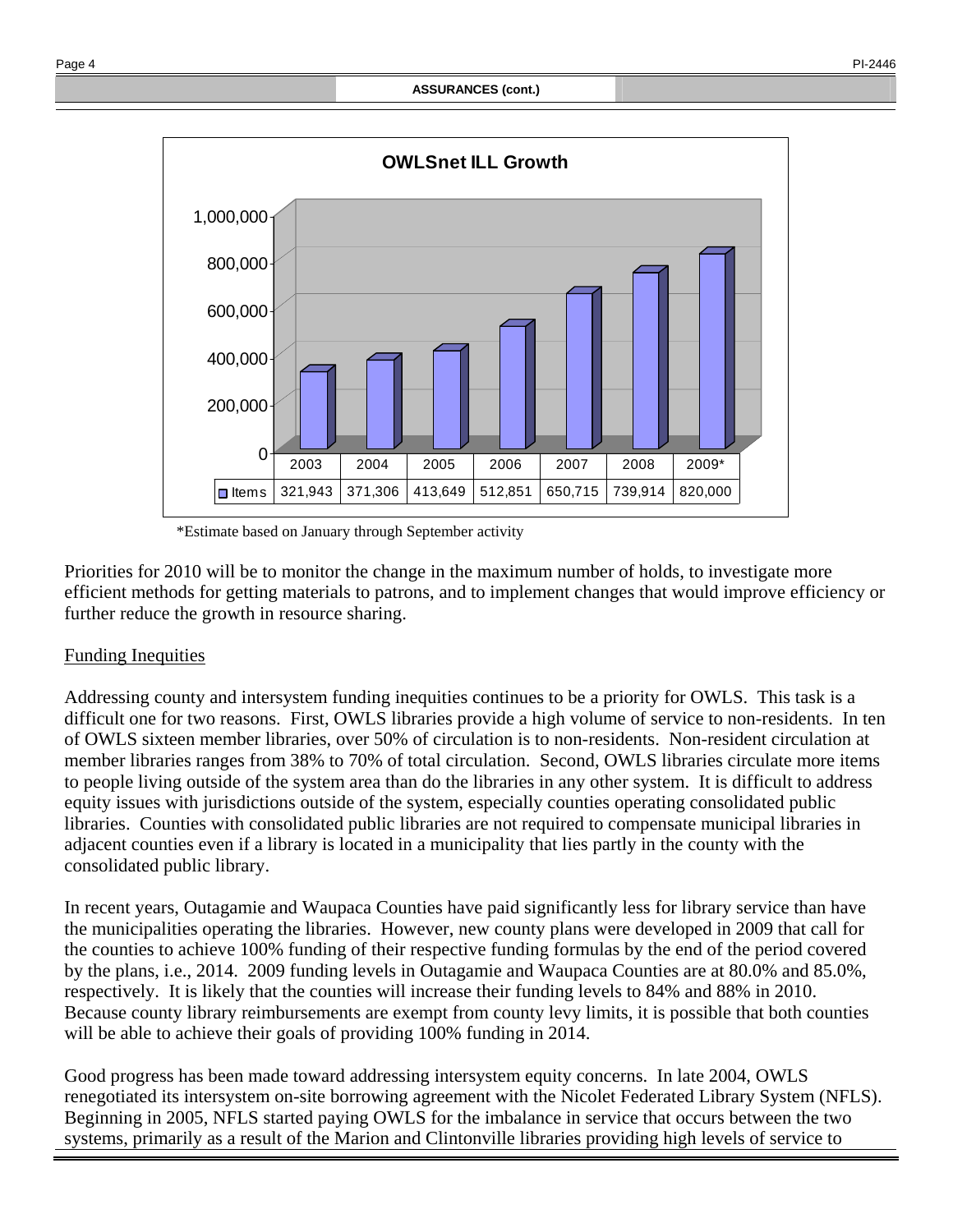### **ASSURANCES (cont.)**

Shawano County residents. Calumet County continues to do a commendable job of compensating OWLS libraries for providing service to residents of the County under the intersystem agreement between OWLS and the Manitowoc Calumet Library System.

OWLS libraries and libraries in neighboring systems have elected not to implement the provisions of Act 420. There has been an agreement among all of the parties that equity is better addressed by current intersystem agreements than it would be by implementing Act 420. However, it is likely that Waupaca County libraries will begin billing Waushara County. OWLS will continue to monitor this situation and work with member libraries and adjacent library systems to determine the most effective methods for achieving equity in library services between systems, counties, and libraries.

# Financial Position

The system's financial position is more tenuous that it has been in recent years. The combination of a \$25,000 cut in state aids, reduced interest earnings, and increasing health insurance costs has resulted in a very tight budget for 2010. Fortunately, state aid comprises only about 40% of OWLS operating budget, and OWLS can draw on its fund balance to help support the operating budget. The 2011 budget is also likely to be very tight, and by then the system will likely have used most of its fund balance designated for future operations. State funding beyond 2011 will not be known until the state adopts its next biennial budget. If funding to public library systems should remain flat or be cut in the next state budget, OWLS would need to make significant cuts to its programs and services.

In 2010, nearly half of OWLS operating budget will come from fees paid for services by libraries. Because OWLS budget is so dependent upon fees for services, the ability to continue providing current services will be threatened if local budget cuts affect the ability of member libraries to pay their fees. Given the stateimposed tax freeze and the dire state of the economy, local libraries are likely to face funding difficulties during the next few years, and this could have a serious impact on OWLS. Beginning in 2010 it is likely that the implementation of any new OWLSnet services will be contingent upon the ability of OWLSnet member libraries to pay for them.

No major reductions in services are planned for 2010, but no new programs or services will be added. The emphasis will be on continuing to offer a strong program of services to member libraries as efficiently and effectively as possible. The system will continue to look for ways to streamline service delivery and reduce costs, and, of course, it will continue to monitor conditions and be prepared to respond rapidly should changes be necessary.

This year's plan reflects input from a variety of sources. The OWLS professional staff met throughout the year to discuss issues important to the future of the system. The professional staff also met individually with staff from Appleton Public Library, Nicolet Federated Library System, and member libraries on many occasions. The OWLS Director met with his counterparts at Appleton Public Library and NFLS.

OWLS conducted two meetings with member library directors in 2009 (April 24 and August 21). A significant part of each meeting was devoted specifically to discussing issues facing the system and its libraries. Three Brown Bag Lunch Meetings were held to give OWLS children's librarians an opportunity to share with each other and with system representatives. Another meeting is scheduled for November. The

Describe the planning environment and process under which this and other system plans were developed. (List additional system planning documents with the period covered and attach any planning documents which have not previously been provided to the division.)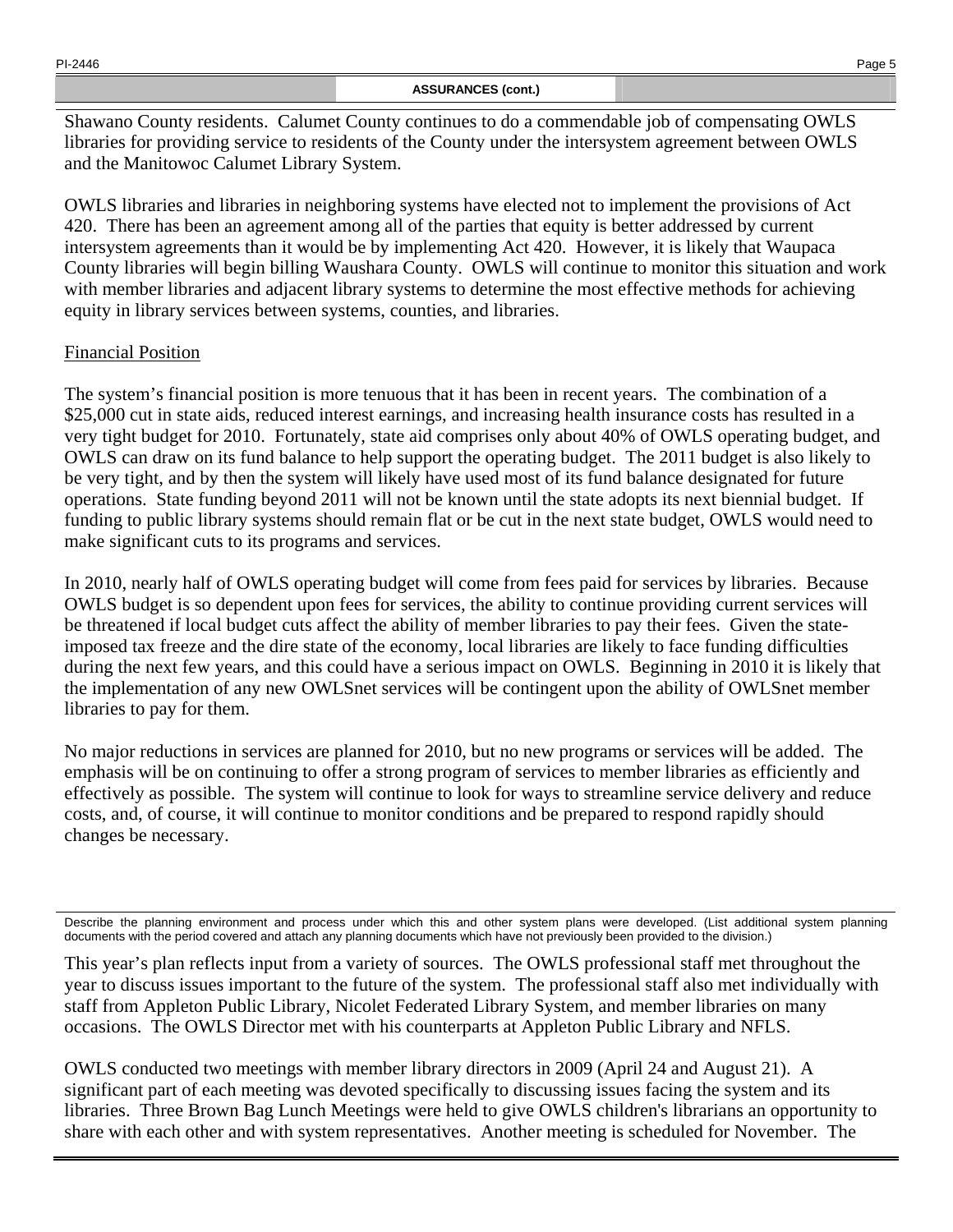Administrative Advisory Committee of OWLSnet met five times, and another meeting will be held before the end of the year. Input from the directors, children's librarians, and AAC meetings was considered in the development of the plan.

The 2010 plan has also been shaped by technology planning that occurred previously. In June 2007, OWLS adopted a technology plan, *OWLS Technology and Resource Sharing Plan: 2007-2010*, and in July 2007 an *OWLSnet Plan: 2007-2010* was adopted.

Perhaps most importantly, the OWLS Board met monthly, holding a number of discussions and taking a variety of actions that contributed to the development of this plan.

Finally, the draft Plan was distributed to member library directors and Fox Valley Library Council member libraries for their comments, and their comments were incorporated into the Plan before adoption by the OWLS Board.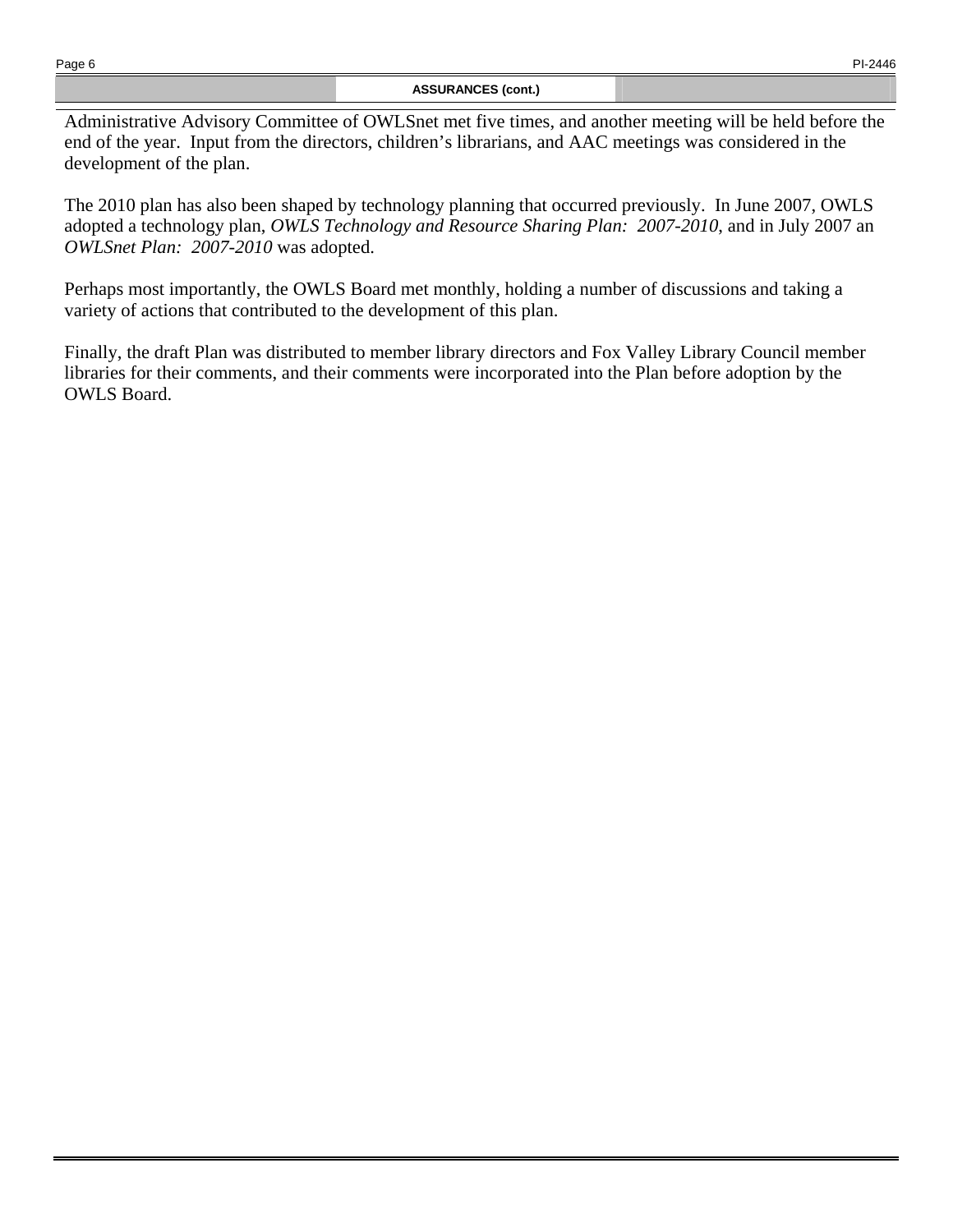#### **ASSURANCES**

The following plan and compliance document provides assurance that your public library system intends to comply with all statutory requirements for public library systems for calendar year **2010**. Indicate, with a check, your system's intent to comply with each system requirement and provide the requested information under each system requirement.

#### **S.43.24(2) For a public library system to qualify for and maintain its eligibility for state aid under this section it shall ensure that all of the following are provided:**

#### **Membership Agreements**

| $\boxtimes$                              | (a) Written agreements to provide, to any resident of the system area, the same library services, on the same terms, that are provided to the<br>residents of the municipality or county that established the member library, except for the group programming preference authorized under s.<br>43.15 (4) (c) 4., and to provide for the interlibrary loan of materials among all participating public libraries, as evidenced by agreements with<br>those libraries. |  |  |
|------------------------------------------|------------------------------------------------------------------------------------------------------------------------------------------------------------------------------------------------------------------------------------------------------------------------------------------------------------------------------------------------------------------------------------------------------------------------------------------------------------------------|--|--|
|                                          | A copy of the agreement with a list of all members signing it will be provided to the division by January 15.                                                                                                                                                                                                                                                                                                                                                          |  |  |
|                                          | <b>Resource Library Agreement</b>                                                                                                                                                                                                                                                                                                                                                                                                                                      |  |  |
| $\boxtimes$                              | (b) Backup reference, information and interlibrary loan services from the system resource library, including the development of and access to<br>specialized collections, as evidenced by a written agreement with that library.                                                                                                                                                                                                                                       |  |  |
|                                          | A signed copy of the resource library agreement will be provided to the division by January 15.                                                                                                                                                                                                                                                                                                                                                                        |  |  |
| Reference Referral and Interlibrary Loan |                                                                                                                                                                                                                                                                                                                                                                                                                                                                        |  |  |

 $\boxtimes$ S.43.24(2)(d) Referral or routing of reference and interlibrary loan requests from libraries within the system to libraries within and outside the system.

#### **List ongoing activities related to this requirement.**

OWLS will continue to maintain a shared database of member library bibliographic records and holdings. The majority of all interlibrary loan transactions occur between libraries using the OWLSnet shared automation system.

OWLS will continue to compensate significant ILL net lenders.

OWLS, in cooperation with Nicolet Federated Library System, will continue to provide OWLSnet members with access to electronic resources including Biography Resource Center, Literature Resource Center, Ancestry Library Edition, Heritage Quest, Mango Languages, Optimal Resume, Learning Express Library, Tumblebooks, WorldCat, and BadgerCat.

OWLSnet holdings will continue to be included in Open WorldCat.

OWLS will continue to contract with Nicolet Federated Library System (NFLS) to serve as the interlibrary loan clearinghouse for all OWLS libraries.

OWLS and NFLS will continue to monitor the sharing of costs associated with NFLS serving as the interlibrary loan clearinghouse for OWLS libraries.

OWLS and its member libraries will continue to participate in the Fox Valley Library Council (FVLC) in order to facilitate resource sharing with other types of libraries in the FVLC area.

#### **Indicate new or priority activities relating to this requirement for the plan year.**

OWLS will facilitate a planning process resulting in completion of a new OWLSnet plan by May 2010.

OWLS and Appleton Public Library (APL) will assess the merit of participation in AskAway and will implement any recommendations resulting from the assessment.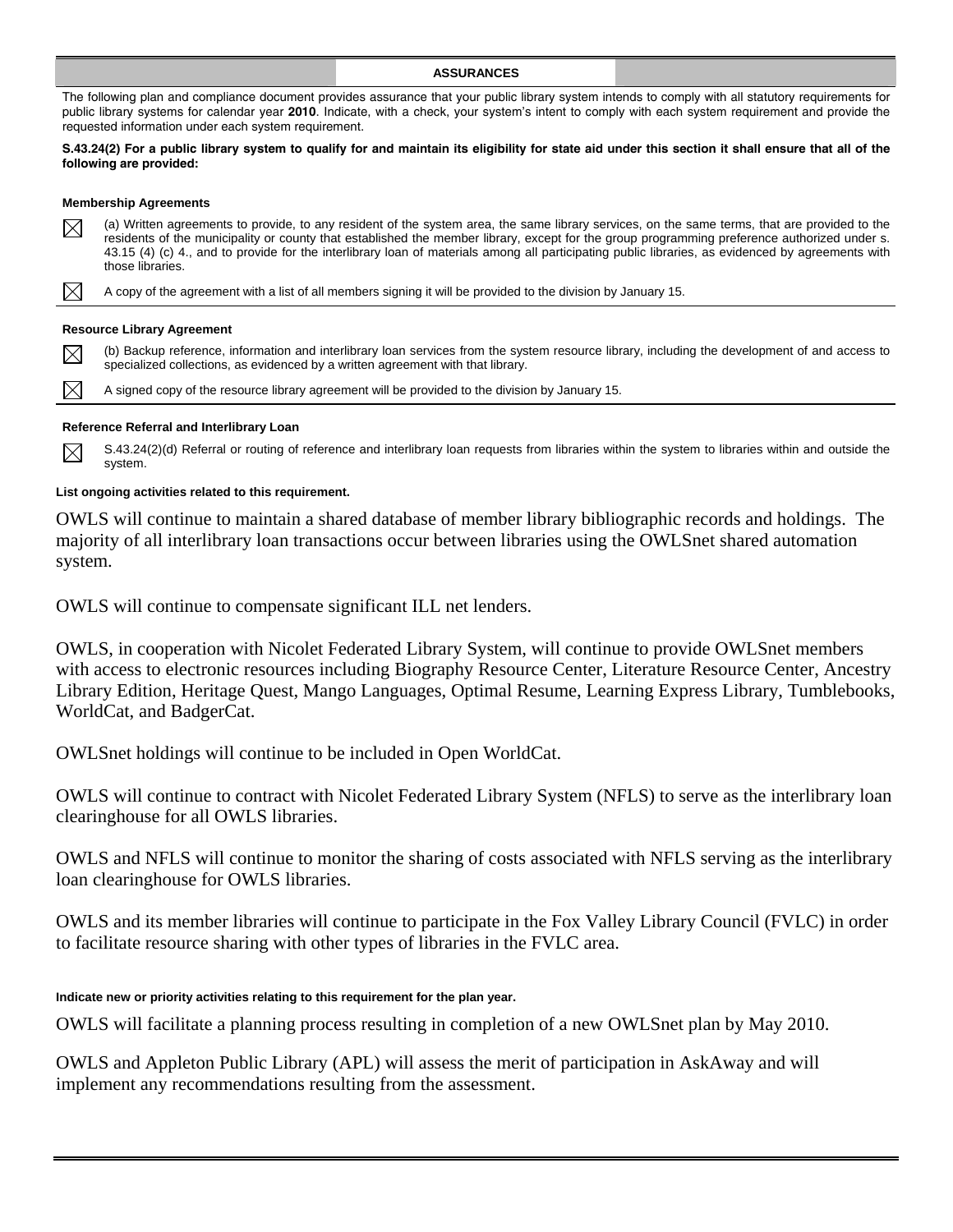OWLS, NFLS, and APL will evaluate current database subscriptions and will implement any changes resulting from the evaluation.

OWLS and NFLS will monitor and make recommendations for addressing any resource sharing inequities that may emerge between systems or between member libraries (e.g., changes in library automation system parameters, purchase of high demand materials, changes in fee structure).

OWLS and NFLS will continue to work with Brown County Library to assess methods for other NFLS member libraries to gain more efficient access to the resources of the Brown County Library.

## **Inservice Training**

M S.43.24(2)(e) Inservice training for participating public library personnel and trustees.

## **List ongoing activities related to this requirement.**

OWLS will offer an appropriate schedule of CE workshops and training classes on topics of interest to librarians, staff, and trustees of member and area libraries.

OWLS will continue to pursue collaborations with other organizations, particularly neighboring library systems, to provide continuing education workshops.

OWLS will continue to provide group training, individual training, or consultation to staff of member libraries in the effective use of electronic information resources, computers, software, and other new technologies.

OWLS will continue to provide information to its member libraries about additional sources for continuing education and training.

OWLS will continue to provide a limited number of scholarships for librarians, staff, and trustees to attend workshops and conferences.

OWLS will continue to cooperate with Winnefox Library System to produce a quarterly educational newsletter for library trustees.

OWLS will continue to maintain a calendar of CE events and training sessions on the web.

OWLS will continue to validate and maintain librarian certification records.

OWLS will continue using Go To Meeting and Go To Webinar to host online meetings and provide online training to member libraries.

## **Indicate new or priority activities relating to this requirement for the plan year.**

OWLS will fill the position of Continuing Education and Outreach Librarian.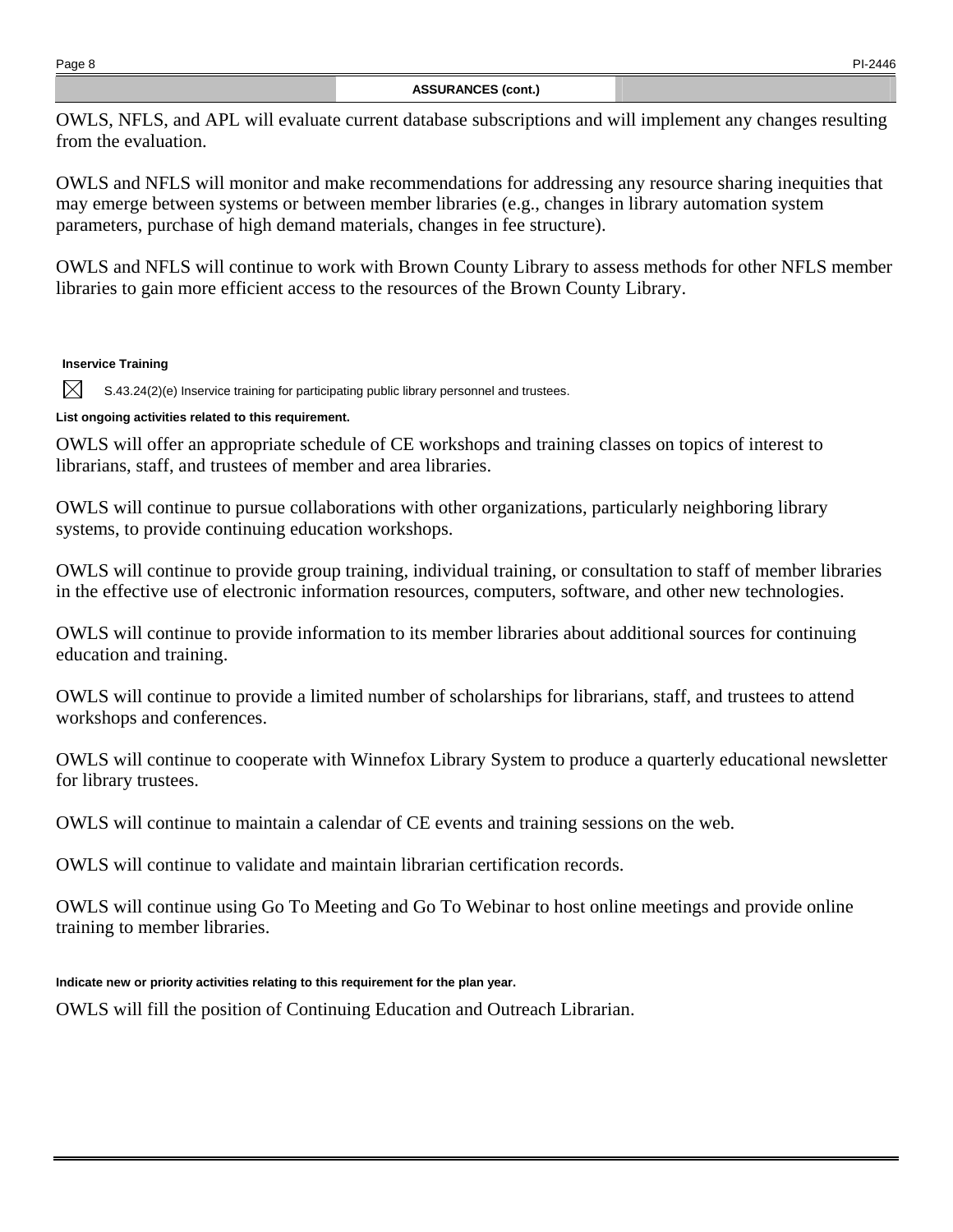**Delivery and Communication** 

 $\boxtimes$ S. 43.24 (2)(fm) Electronic delivery of information and physical delivery of library materials to participating libraries.

## **List ongoing activities related to this requirement.**

OWLS will continue to contract with Waltco, Inc. to provide five-day-a-week delivery service to all member **libraries** 

OWLS will continue to participate in the statewide delivery service provided by the South Central Library System.

OWLS will continue to provide email accounts and support to staff of all member libraries.

OWLS will continue to utilize email and web postings as its primary methods for rapidly disseminating information to member libraries. In addition to traditional email messages, OWLS will regularly send html email newsletters (e.g., Carpe Hootem) to selected groups of librarians and will post information on web sites in blog format when appropriate.

OWLS will continue to rely on OWLSweb.info and OWLSnet.info, the system web sites, to provide a rich variety of relevant content and links helpful to library staff and trustees.

OWLS will continue to provide web design and hosting services to facilitate the electronic delivery of information from member libraries to their constituents.

OWLS will complete the conversion of member library websites to the Drupal content management platform and will continue providing training to member library staff on maintaining their sites in Drupal.

OWLS will continue to use online calendar software to share information about continuing education, training opportunities, and staff activities. In addition, OWLS will continue to provide, or will facilitate the use of, calendar software by OWLS libraries for them to disseminate information to their staffs and the public.

OWLS staff will assist member libraries with posting electronic content contained in local databases on their web sites and contributing digital resources to CONTENTdm.

OWLS will continue to encourage and train member library staff to use Google Reader in order to stay current with information posted by the system.

## **Indicate new or priority activities relating to this requirement for the plan year.**

OWLS will continue to monitor delivery volume and plan any necessary adjustments or modifications to the delivery service. Delivery volume will eventually exceed OWLS ability to pay for delivery service, due to the increasing volume of interlibrary loan.

OWLS will begin redesigning OWLSweb.info and OWLSnet.info using Drupal in order to create sites where user experiences vary depending upon their roles, e.g. member library staff members would login and receive different information depending upon their job responsibilities.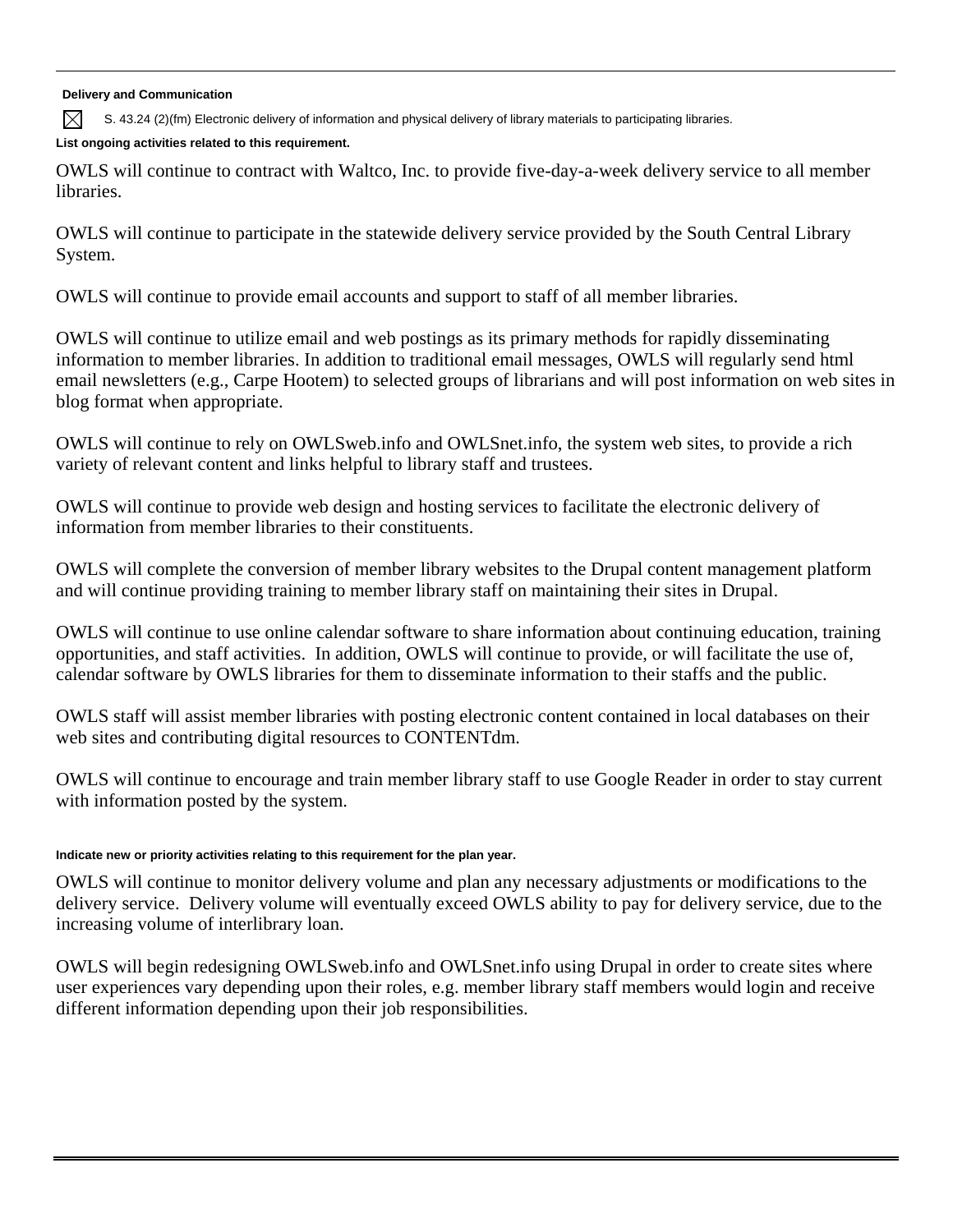|             | <b>Service Agreements</b>                                                                                                                                                                                                                                                                                                                                                                                                  |
|-------------|----------------------------------------------------------------------------------------------------------------------------------------------------------------------------------------------------------------------------------------------------------------------------------------------------------------------------------------------------------------------------------------------------------------------------|
| $\boxtimes$ | $S.43.24(2)(g)$ Service agreements with all adjacent library systems                                                                                                                                                                                                                                                                                                                                                       |
| $\boxtimes$ | A copy of the agreement with adjacent systems with a list of all systems signing the agreement will be provided to the division by January 15.                                                                                                                                                                                                                                                                             |
|             | <b>Other Types of Libraries</b>                                                                                                                                                                                                                                                                                                                                                                                            |
| $\boxtimes$ | S.43.24(2)(L) Cooperation and continuous planning with other types of libraries in the system area which results in agreements with those<br>libraries for the appropriate sharing of library resources to benefit the clientele of all libraries in the system area.                                                                                                                                                      |
| $\boxtimes$ | The system will have agreements with other types of libraries, or if the system participates in a cooperation agreement with a multitype<br>organization to meet the purposes of this goal, there is established a clear link between the system and the individual members of the<br>multitype organization. A copy of the agreement with a list of all signing libraries will be provided to the division by January 15. |
| $\boxtimes$ | Other types of libraries in the system area have had an opportunity to review and comment on the plan.                                                                                                                                                                                                                                                                                                                     |
|             | Library Technology and Resource Sharing Plan                                                                                                                                                                                                                                                                                                                                                                               |
| $\boxtimes$ | S.43.24(2)(m) Planning with the division and with participating public libraries and other types of libraries in the area in regard to library<br>technology and the sharing of resources. By January 1, 2000, and every fifth January 1 thereafter, the public library system shall submit to the<br>division a written plan for library technology and the sharing of resources.                                         |
| ⊠           | Member public libraries and other types of libraries in the system area have had an opportunity to review and comment on the plan.                                                                                                                                                                                                                                                                                         |

A copy of the written plan, including any revisions and amendments, for library technology and resource sharing is attached to this document  $\boxtimes$ or is on file with the division.

### **Professional Consultation**

 $\boxtimes$ S. 43.24(2)(h) Professional consultant services to participating public libraries.

### **List ongoing activities related to this requirement.**

OWLS will continue to provide professional consultant services in a variety of areas including public library administration and finance, library automation, technical services, computer selection and use, web site development, staff development, planning and evaluation, collection development, special needs, and legal issues.

OWLS will continue to provide consulting using a variety of methods: by visits to the member libraries, by meetings held with individuals at the system office, through email and telephone consultation, through interactive computer sessions, and through specially-developed resources on the system's web site, e.g., "Links for Libraries."

OWLS will continue to facilitate the sharing of professional information among system and member library staff by holding regular meetings of staff with similar interests, e.g., brown bag lunch meetings for children and young adult staff, webmeisters meetings, readers' advisory group meetings, directors meetings.

### **Indicate new or priority activities relating to this requirement for the plan year.**

OWLS will increase its use of Go To Meeting to provide consulting assistance to member library staff.

#### **Services to Users With Special Needs**

 $\boxtimes$ S.43.24(2)(k) Promotion and facilitation of library service to users with special needs.

### **List ongoing activities related to this requirement.**

OWLS will continue to actively support the work of the Fox Valley Literacy Coalition. The system will continue to support their work by providing grants and services such as printing and use of mailing facilities.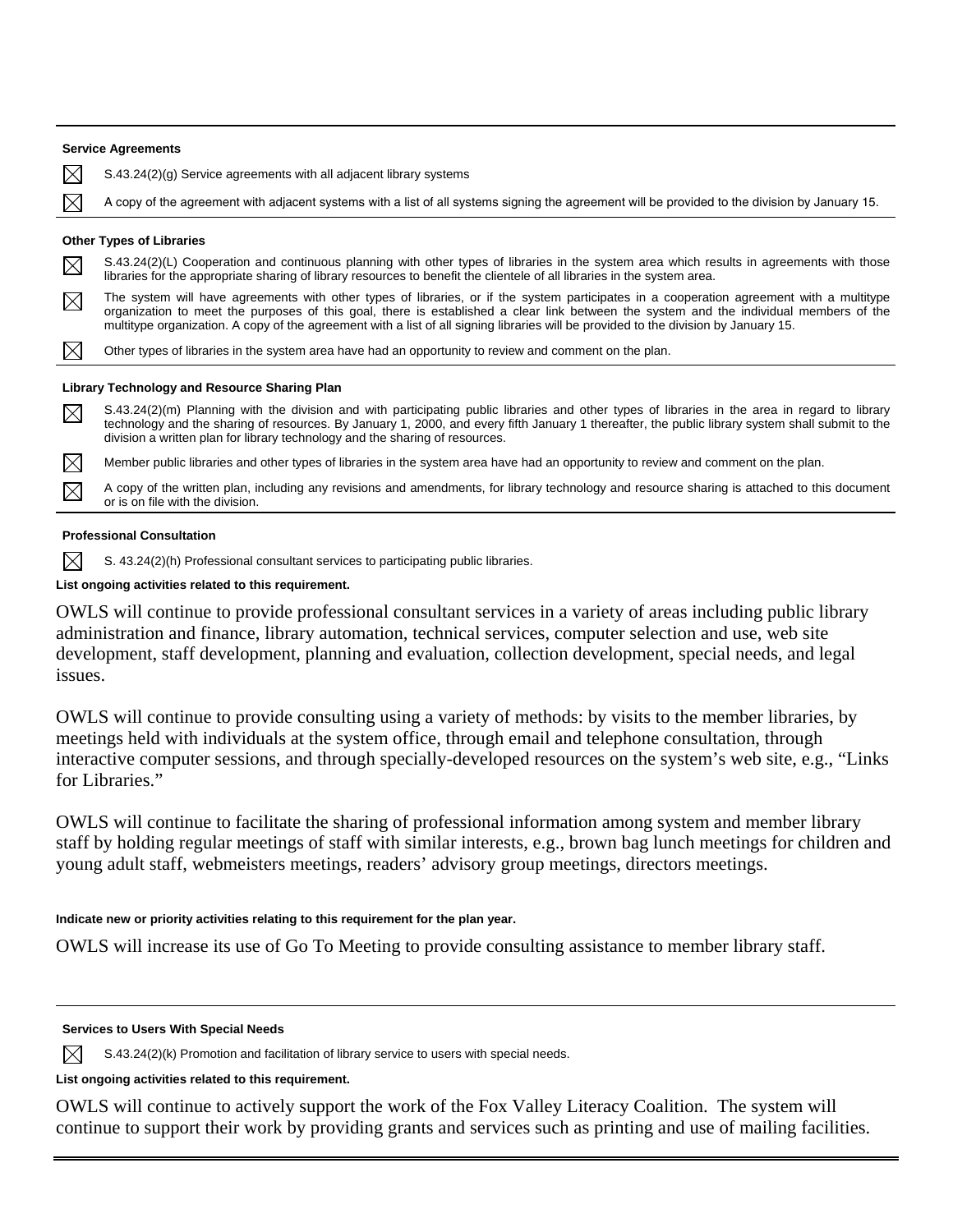OWLS and NFLS will continue to provide its member libraries with access to Learning Express Library, including GED practice tests and a Spanish language interface to many tests.

OWLS will continue to support the Spanish language interface to InfoSoup.

OWLS and NFLS will continue to make the online language learning program, Mango, available to agencies and residents of both systems.

OWLS and NFLS will continue to work with collaborating libraries and agencies to provide assistance to non-English speakers in learning English by making computers and Rosetta Stone language software available to them.

OWLS and NFLS will continue to offer support to job seekers by providing Optimal Resume and an InfoSoup Jobs and Careers page.

## **Indicate new or priority activities relating to this requirement for the plan year.**

OWLS will fill the position of Continuing Education and Outreach Librarian.

OWLS and NFLS will survey member libraries and patrons regarding their use of Mango software in order to determine if the subscription to this software should be continued in future years.

OWLS will use system and LSTA funds to install T-loop hearing systems in the meeting rooms at the Appleton and Waupaca libraries.

#### **Other Service Programs**

S.43.24(2)(i) Any other service programs designed to meet the needs of participating public libraries and the residents of the system area, as determined by the public library system board after consultation with participating public libraries.

 List each "other" service programs individually with ongoing activities and new or priority activities for the plan year under each program. For instance, if the system provides a bookmobile service program, list ongoing activities and new or priority activities for the bookmobile program. (Do not lump miscellaneous activities under a single "other" program.)

# **Library Services to Youth**

### **List ongoing activities related to this requirement.**

OWLS will continue to contract with the Waupaca Area Public Library for their Youth Librarian to serve as the system's Youth Services Liaison.

OWLS will continue to provide Children's Services News, a blog of news and information about children's services from the Youth Services Liaison.

OWLS will continue to facilitate the interaction of children's librarians at 4 to 6 brown bag lunch meetings each year.

OWLS will continue to provide supplementary materials in support of member library summer library programs, including purchasing a limited amount of the Collaborative SLP materials from Upstart.

OWLS will provide financial support for the purchase of books to be used as SLP reading incentives by member libraries.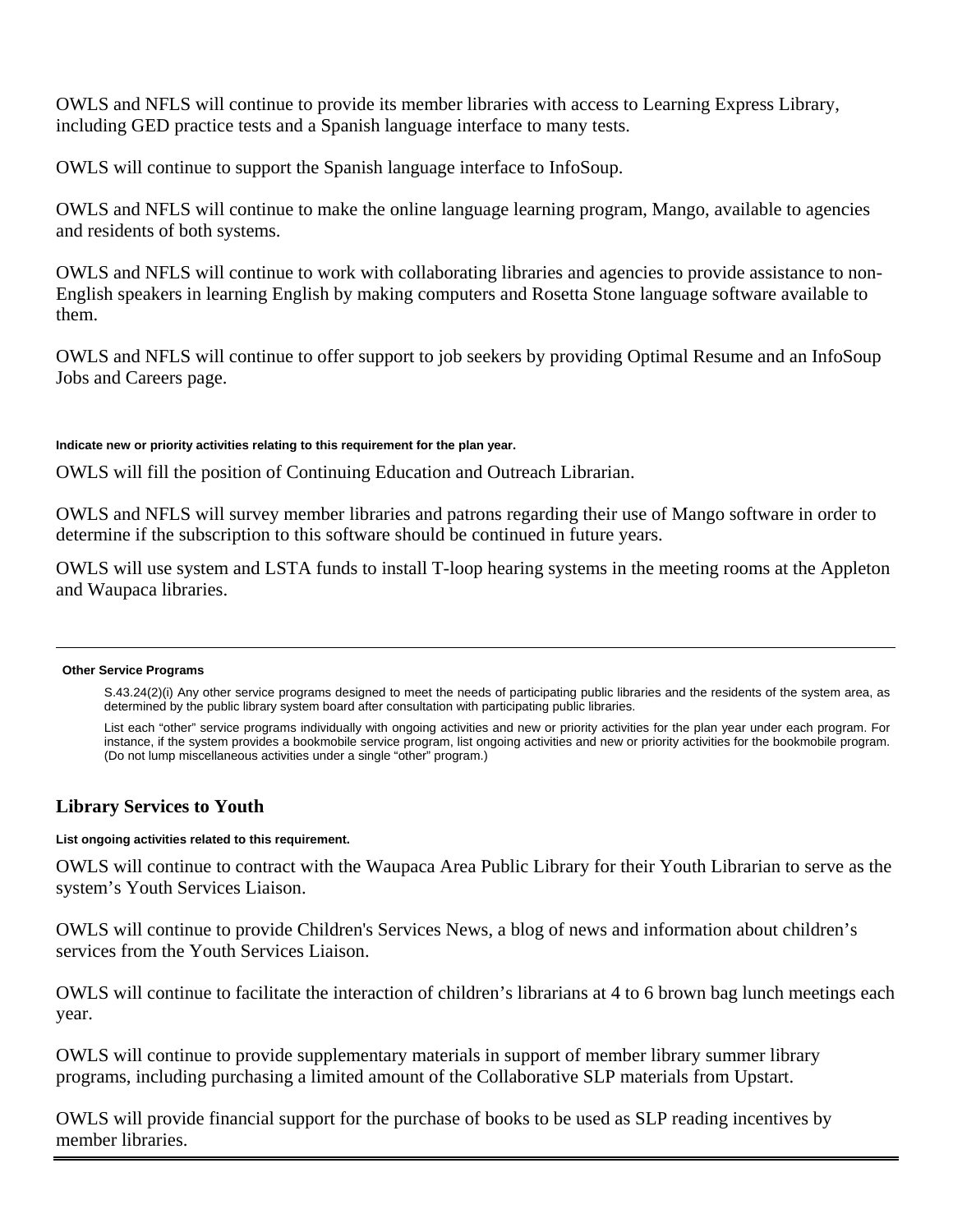OWLS will continue to offer grants for summer library program performers.

OWLS will continue to develop and post summer library program web sites.

OWLS will continue to make gaming stations, including necessary hardware and software, available to member libraries for young adult and/or youth programming.

## **Indicate new or priority activities relating to this requirement for the plan year.**

OWLS will work with youth librarians at member libraries to transition the SLP blogs into year around book recommendation and discussion blogs.

OWLS Library Services Manager will work with the Youth Services Liaison and member libraries to assess the system's programs of library services to youth.

# **Public Information and Promotion**

## **List ongoing activities related to this requirement.**

OWLS will continue to provide design and printing services for member libraries and system programs, including bookmarks, resource lists, brochures, signs, forms, and buttons. Member libraries will continue to receive these services for a nominal cost.

OWLS will seek to ensure that all the member libraries, especially those with new directors, are aware of the full range of services available to them in this program.

OWLS will continue to support the statewide library awareness campaign being conducted by the Wisconsin Library Association Foundation.

OWLS and NFLS will continue to provide materials to OWLSnet member libraries to promote the use of InfoSoup.

### **Indicate new or priority activities relating to this requirement for the plan year.**

OWLS Graphic Arts Specialist will design an identity package for OWLS using the new OWLS logo.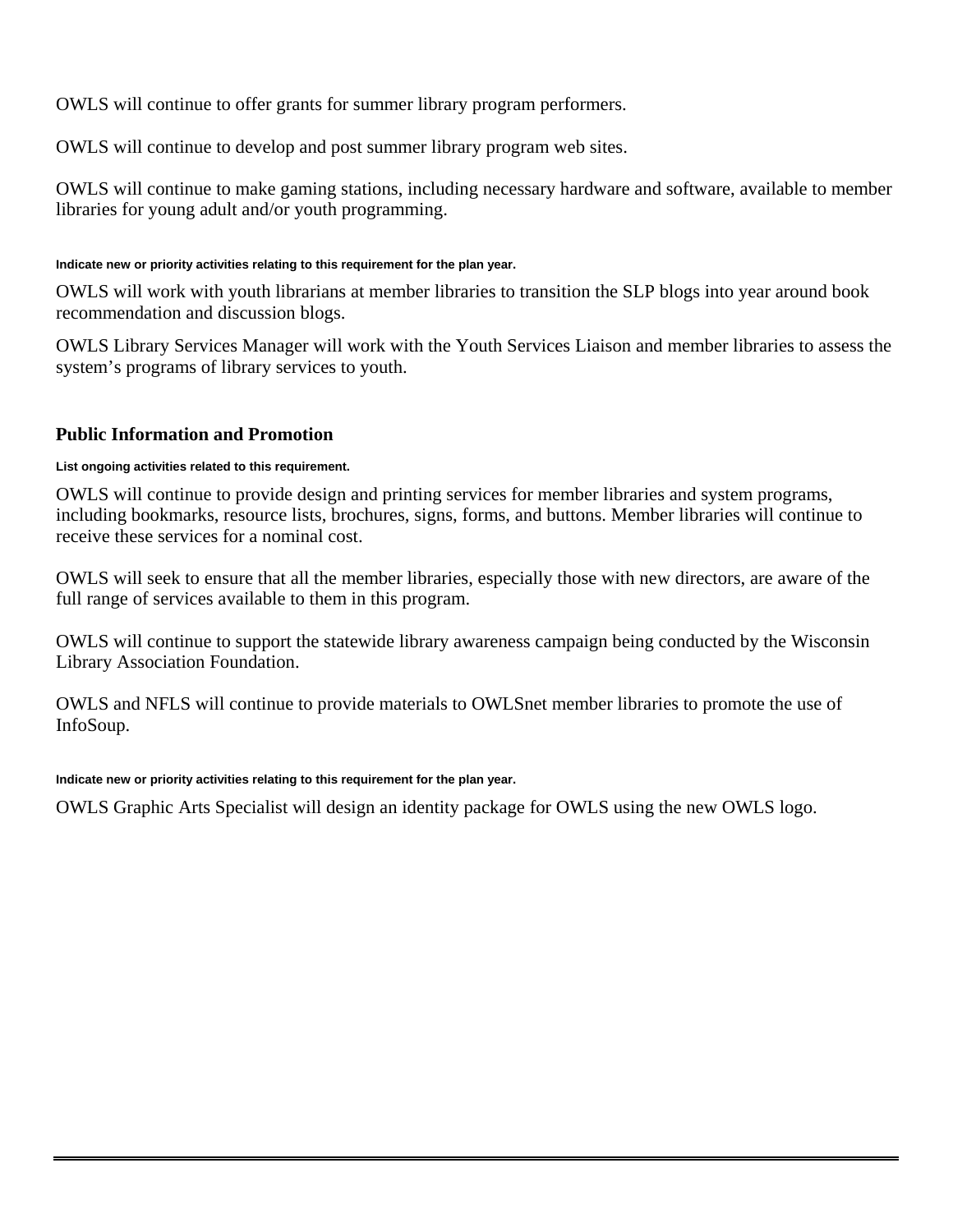#### **Administration**

 $\boxtimes$  $\boxtimes$ 

The system will not expend more than 20 percent of the state aid projected to be received in the plan year for administration.

The 2009 system audit will be submitted to the division no later than September 30, 2010.

### **Budget**

 $\boxtimes$ 

A copy of your public library system budget by service program category and fund source for the plan year (see attached guidelines) is attached.

|                                                                                                                                                                                                                                                                                                       | <b>CERTIFICATION</b>                                      |             |  |  |
|-------------------------------------------------------------------------------------------------------------------------------------------------------------------------------------------------------------------------------------------------------------------------------------------------------|-----------------------------------------------------------|-------------|--|--|
| WE, THE UNDERSIGNED, HEREBY CERTIFY that to the best of our knowledge, the information provided in this document and any attachments is<br>true and correct, and that the system will be in full compliance with all applicable provisions of Chapter 43 of the Wisconsin Statutes for the year 2010. |                                                           |             |  |  |
| <b>System Director Signature</b>                                                                                                                                                                                                                                                                      | Date Signed                                               |             |  |  |
| ≻                                                                                                                                                                                                                                                                                                     |                                                           |             |  |  |
| <b>System Board President Signature</b>                                                                                                                                                                                                                                                               | Date Signed                                               |             |  |  |
| $\blacktriangleright$                                                                                                                                                                                                                                                                                 |                                                           |             |  |  |
|                                                                                                                                                                                                                                                                                                       | <b>FOR DPI USE</b><br><b>LIBRARY SYSTEM PLAN APPROVAL</b> |             |  |  |
| Pursuant to Wis. Statutes, the plan contained<br>herein is:                                                                                                                                                                                                                                           | <b>DLTCL Assistant Superintendent Signature</b>           | Date Signed |  |  |
| Approved                                                                                                                                                                                                                                                                                              | ⋗                                                         |             |  |  |
| Provisionally Approved See Comments.                                                                                                                                                                                                                                                                  |                                                           |             |  |  |
| Not Approved See Comments.                                                                                                                                                                                                                                                                            |                                                           |             |  |  |

Comments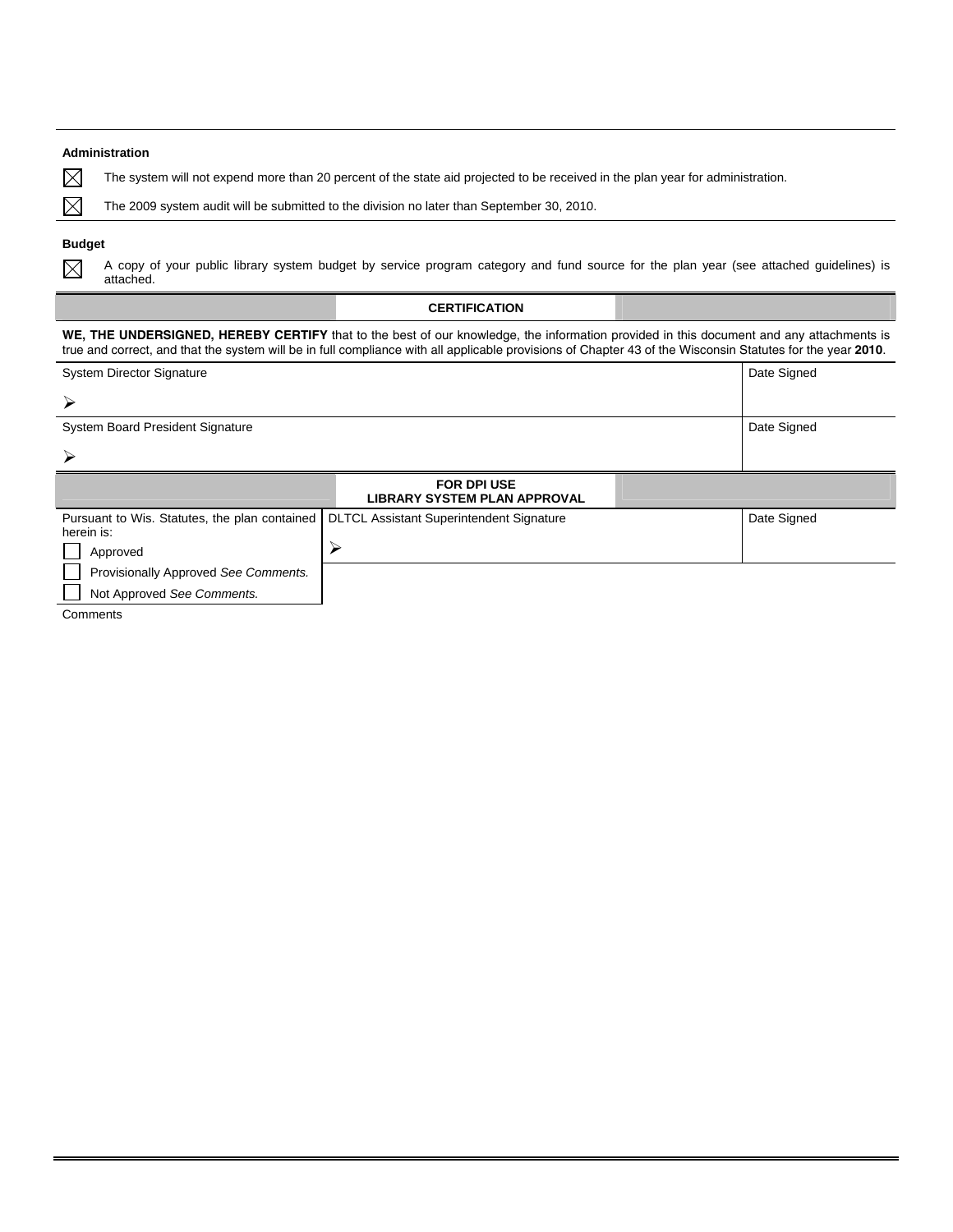Page 14 PI-2446

| PUBLIC LIBRARY SYSTEM 2010<br><b>ANNUAL PROGRAM BUDGET</b>                |                                                    |                                                                     |                                                                          |                         |             |
|---------------------------------------------------------------------------|----------------------------------------------------|---------------------------------------------------------------------|--------------------------------------------------------------------------|-------------------------|-------------|
| Program                                                                   | 2010<br><b>Public Library</b><br><b>System Aid</b> | <b>System Aid</b><br><b>Carryover and</b><br><b>Interest Earned</b> | <b>Other State and</b><br><b>Federal Library</b><br><b>Program Funds</b> | <b>All Other Income</b> | Total       |
| Technology, Reference and Interlibrary Loan*                              |                                                    |                                                                     |                                                                          |                         |             |
| 1. OWLSnet                                                                | \$183,726                                          | \$0                                                                 | \$13,800                                                                 | \$809,959               |             |
| 2. OWLS                                                                   | \$100,236                                          | \$0                                                                 | \$0                                                                      | \$2,000                 |             |
| 3. OWLSnet - Server Upgrade                                               | \$0                                                | \$0                                                                 | $$0,$ .                                                                  | \$105,000               |             |
| 4.                                                                        |                                                    |                                                                     |                                                                          |                         |             |
| <b>Program Total</b>                                                      | \$283,962                                          | \$0                                                                 | \$13,800                                                                 | \$916,959               | \$1,214,721 |
| <b>Continuing Education and Consulting Service*</b>                       |                                                    |                                                                     |                                                                          |                         |             |
| 1. CE and Consulting                                                      | \$97,608                                           | \$0                                                                 | \$1,000                                                                  | \$4,000                 |             |
| 2.                                                                        |                                                    |                                                                     |                                                                          |                         |             |
| <b>Program Total</b>                                                      | \$97,608                                           | \$0                                                                 | \$1,000                                                                  | \$4,000                 | \$102,608   |
| <b>Delivery Services</b>                                                  | \$106,348                                          | \$0                                                                 | \$0                                                                      | \$48,394                | \$154,742   |
| <b>Library Services to Special Users</b>                                  | \$49,648                                           | \$0                                                                 | \$8,100                                                                  | \$0                     | \$57,748    |
| <b>Library Collection Development</b>                                     |                                                    |                                                                     |                                                                          |                         | \$0         |
| <b>Direct Payment to Members for</b><br><b>Nonresident Access</b>         | \$0                                                | \$0                                                                 | \$0                                                                      | \$2,117,259             | \$2,117,259 |
| <b>Direct Nonresident Access</b><br><b>Payments Across System Borders</b> | \$0                                                | \$0                                                                 | \$0                                                                      | \$204,302               | \$204,302   |
| <b>Library Services to Youth</b>                                          | \$48,425                                           | \$0                                                                 | \$0                                                                      | \$0                     | \$48,425    |
| <b>Public Information</b>                                                 | \$47,718                                           | \$0                                                                 | \$0                                                                      | \$11,500                | \$59,218    |
| Administration                                                            | \$20,434                                           | \$6,000                                                             | \$0                                                                      | \$99,000                | \$125,434   |
| Subtotal                                                                  | \$272,573                                          | \$6,000                                                             | \$8,100                                                                  | \$2,480,455             | \$2,767,128 |
| <b>Other System Programs</b>                                              |                                                    |                                                                     |                                                                          |                         |             |
| 1. Designated for future ILS<br>upgrade - see attached sheet              | \$0                                                | \$0                                                                 | \$0                                                                      | \$74,114                | \$74,114    |
| 2. Designated for 2011 operating<br>budget - see attached sheet           | \$0                                                | \$0                                                                 | \$0                                                                      | \$78,826                | \$78,826    |
| <b>Program Total</b>                                                      | \$0                                                | \$0                                                                 | \$0                                                                      | \$152,940               | \$152,940   |
| <b>Grand Totals</b>                                                       | \$654,143                                          | \$6,000                                                             | \$22,900                                                                 | \$3,554,354             | \$4,237,397 |

\* These programs may be divided into subprograms at the discretion of the system. If choosing not to use subprograms, enter amounts on line 1.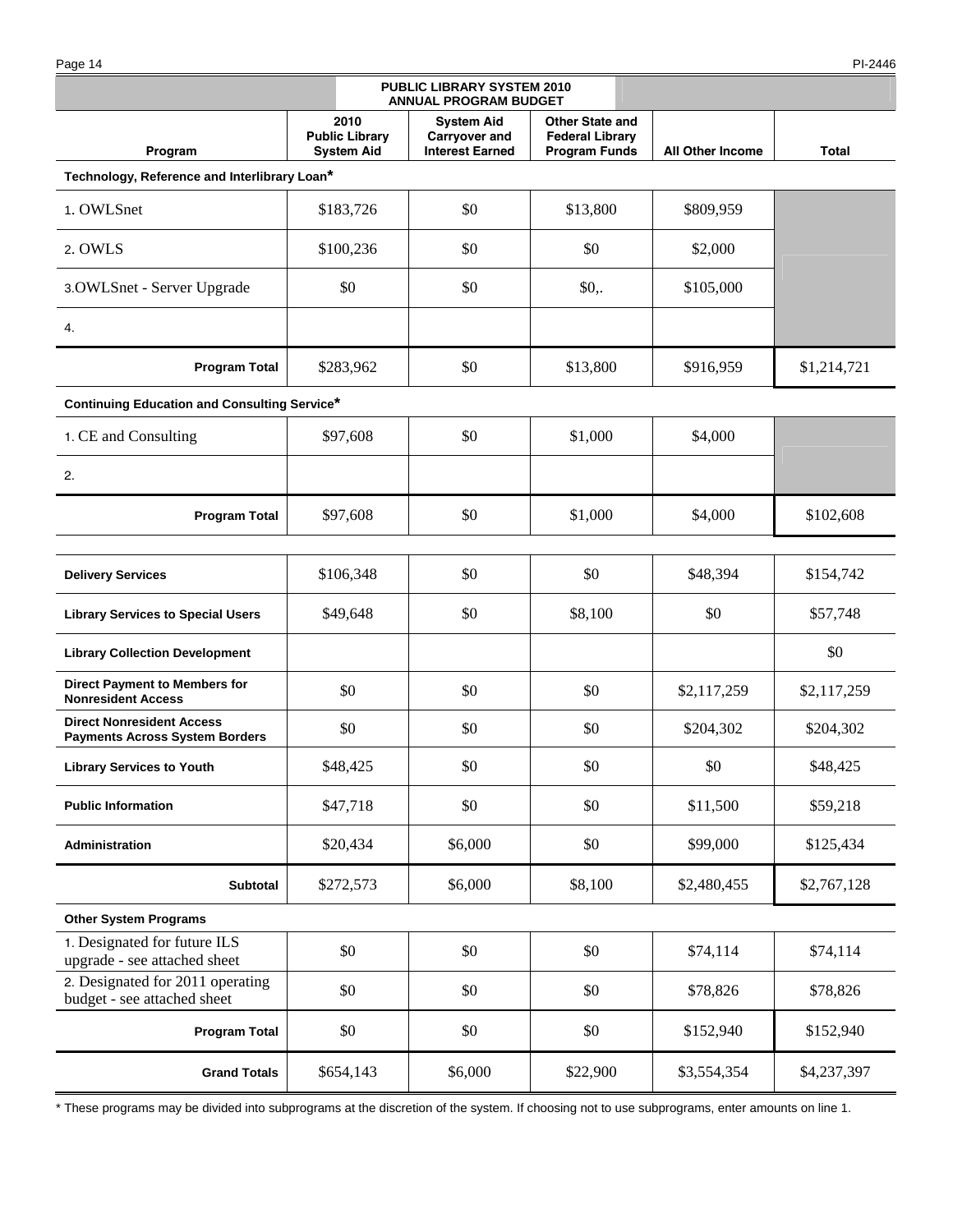### **Outagamie Waupaca Library System 2010 Budget**

Adopted 10/15/09

|                                                  | 2009 Budget                     | 2010 Budget                  | Change                     | % Change     |
|--------------------------------------------------|---------------------------------|------------------------------|----------------------------|--------------|
| <b>Income</b>                                    | 06/18/09                        | 10/15/09                     |                            |              |
| State Aid                                        | \$679,155.00                    | \$654,143.00                 | (\$25,012.00)              | $-3.7%$      |
| <b>Outagamie County</b>                          | \$1,204,967.00                  | \$1,342,794.00               | \$137,827.00               | 11.4%        |
| <b>Waupaca County</b>                            | \$724,949.00                    | \$794,465.00                 | \$69,516.00                | 9.6%         |
| Intersystem Income                               | \$221,118.00                    | \$243,697.00                 | \$22,579.00                | 10.2%        |
| Automation Income                                | \$795,423.00                    | \$805,959.00                 | \$10,536.00                | 1.3%         |
| <b>Federal LSTA Grants</b>                       | \$46,987.00                     | \$22,900.00                  | (\$24,087.00)              | $-51.3%$     |
| Interest Income                                  | \$12,000.00                     | \$11,000.00                  | (\$1,000.00)               | $-8.3%$      |
| Printing Income                                  | \$10,000.00                     | \$7,500.00                   | (\$2,500.00)               | $-25.0%$     |
| Miscellaneous Income                             | \$3,000.00                      | \$2,000.00                   | (\$1,000.00)               | $-33.3%$     |
| <b>Total Revenue</b>                             | \$3,697,599.00                  | \$3,884,458.00               | \$186,859.00               | 5.1%         |
| <b>Transfer from Fund Balance</b>                | \$101,026.00                    | \$200,000.00                 | \$98,974.00                | 98.0%        |
| <b>Total Revenue &amp; Transfers</b>             | \$3,798,625.00<br>============= | \$4,084,458.00<br>========== | \$285,833.00<br>========== | 7.5%         |
| <b>Expenditures</b>                              |                                 |                              |                            |              |
| <b>ADMINISTRATION</b>                            |                                 |                              |                            |              |
| 300-03 Salaries                                  | \$53,752.00                     | \$57,303.00                  | \$3,551.00                 | 6.6%         |
| 301-03 Payroll Taxes                             | \$4,100.00                      | \$4,382.00                   | \$282.00                   | 6.9%         |
| 302-03 Fringe Benefits                           | \$32,575.00                     | \$36,449.00                  | \$3,874.00                 | 11.9%        |
| 305-03 Facilities                                | \$3,500.00                      | \$3,500.00                   | \$0.00                     | 0.0%         |
| 311-08 Telephone                                 | \$2,600.00                      | \$2,600.00                   | \$0.00                     | 0.0%         |
| 312-03 Supplies                                  | \$800.00                        | \$800.00                     | \$0.00                     | 0.0%         |
| 320-03 Equipment                                 | \$1,200.00                      | \$500.00                     | (\$700.00)                 | $-58.3%$     |
| 321-03 Equipment Service                         | \$800.00                        | \$300.00                     | (\$500.00)                 | $-62.5%$     |
| 325-03 Meeting and Travel                        | \$2,300.00                      | \$2,800.00                   | \$500.00                   | 21.7%        |
| 330-03 Professional Services                     | \$11,000.00                     | \$11,000.00                  | \$0.00                     | 0.0%         |
| 332-03 Insurance                                 | \$3,600.00                      | \$3,600.00                   | \$0.00                     | 0.0%         |
|                                                  |                                 |                              |                            |              |
| 363-03 Prof. Memberships<br>375-03 Miscellaneous | \$2,000.00                      | \$1,200.00                   | (\$800.00)                 | $-40.0%$     |
|                                                  | \$31,500.00                     | \$1,000.00                   | (\$30,500.00)              | $-96.8%$     |
| TECHNOLOGY-REFERENCE-INTERLOAN                   | \$149,727.00                    | \$125,434.00                 | (\$24,293.00)              | $-16.2%$     |
| <b>OWLS</b>                                      |                                 |                              |                            |              |
| 300-11 Salaries                                  | \$74,843.00                     | \$48,932.00                  | (\$25,911.00)              | $-34.6%$     |
| 301-11 Payroll Taxes                             | \$5,725.00                      | \$3,743.00                   | (\$1,982.00)               | $-34.6%$     |
| 302-11 Fringe Benefits                           | \$31,236.00                     | \$19,711.00                  | (\$11,525.00)              | $-36.9%$     |
| 305-11 Facilities                                | \$3,500.00                      | \$3,500.00                   | \$0.00                     | 0.0%         |
|                                                  |                                 |                              |                            |              |
| 312-11 Supplies                                  | \$500.00<br>\$1,500.00          | \$500.00                     | \$0.00                     | 0.0%<br>0.0% |
| 320-11 Equipment                                 |                                 | \$1,500.00                   | \$0.00                     |              |
| 325-11 Meeting and Travel                        | \$2,800.00                      | \$2,800.00                   | \$0.00                     | 0.0%         |
| 326-11 Training/Consulting                       | \$1,000.00                      | \$1,000.00                   | \$0.00                     | 0.0%         |
| 330-11 Software                                  | \$1,000.00                      | \$1,000.00                   | \$0.00                     | 0.0%         |
| 342-11 Online Databases                          | \$12,900.00                     | \$7,300.00                   | (\$5,600.00)               | $-43.4%$     |
| 349-11 Digitization Project                      | \$3,100.00                      | \$0.00                       | (\$3,100.00)               | $-100.0\%$   |
| 373-11 FOCOL Participation                       | \$4,000.00                      | \$0.00                       | (\$4,000.00)               | $-100.0\%$   |
| 374-11 FVLC Participation                        | \$1,000.00                      | \$750.00                     | $(\$250.00)$               | $-25.0%$     |
| 375-11 Statewide Projects                        | \$6,248.00                      | \$6,500.00                   | \$252.00                   | 4.0%         |
| 378-11 Lender Compensation                       | \$4,000.00                      | \$5,000.00                   | \$1,000.00                 | 25.0%        |
| Subtotal                                         | \$153,352.00                    | \$102,236.00                 | (\$51,116.00)              | $-33.3%$     |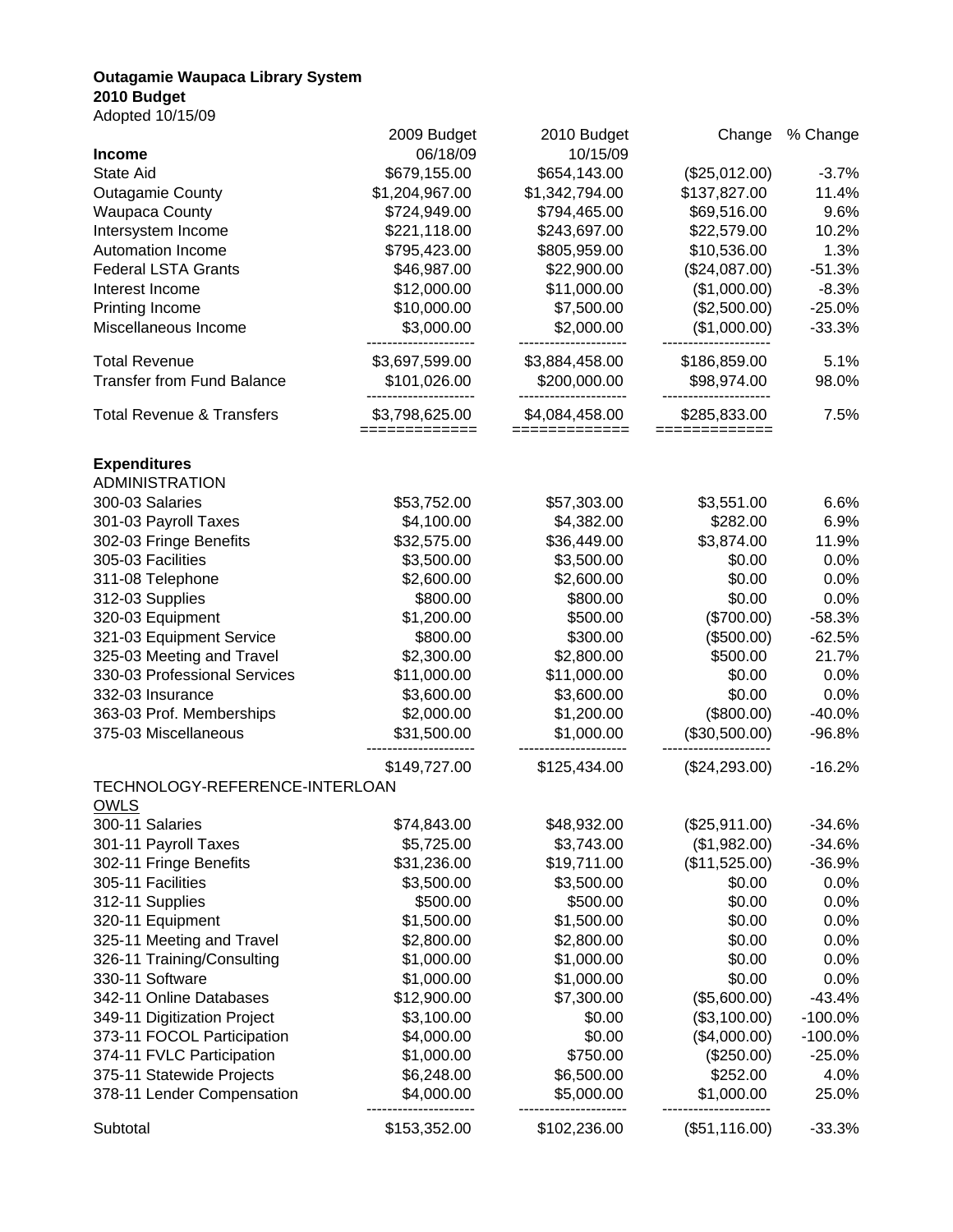|                                   | 2009 Budget               | 2010 Budget    |               |          |
|-----------------------------------|---------------------------|----------------|---------------|----------|
| TECHNOLOGY-REFERENCE-ILL          |                           |                | Change        | % Change |
| <b>OWLSnet</b>                    |                           |                |               |          |
| 300-05 Salaries                   | \$314,950.00              | \$335,923.00   | \$20,973.00   | 6.7%     |
| 301-05 Payroll Taxes              | \$24,094.00               | \$25,698.00    | \$1,604.00    | 6.7%     |
| 302-05 Fringe Benefits            | \$118,612.00              | \$130,187.00   | \$11,575.00   | 9.8%     |
| 305-05 Facilities                 | \$7,000.00                | \$7,000.00     | \$0.00        | 0.0%     |
| 311-05 Telephone                  | \$3,000.00                | \$3,000.00     | \$0.00        | 0.0%     |
| 312-05 Supplies                   | \$11,000.00               | \$9,000.00     | (\$2,000.00)  | $-18.2%$ |
| 313-05 Telecommunications         | \$65,500.00               | \$69,600.00    | \$4,100.00    | 6.3%     |
| 314-05 Borrowers' Card Supplies   | \$7,500.00                | \$5,000.00     | (\$2,500.00)  | $-33.3%$ |
| 315-05 Printing & Promotion       | \$7,700.00                | \$4,200.00     | (\$3,500.00)  | $-45.5%$ |
| 320-05 Microcomputer Equipment    | \$3,500.00                | \$1,500.00     | (\$2,000.00)  | $-57.1%$ |
| 321-05 Microcomputer Repair       | \$1,000.00                | \$1,000.00     | \$0.00        | 0.0%     |
| 325-05 Meeting and Travel         | \$8,000.00                | \$8,000.00     | \$0.00        | 0.0%     |
| 326-05 Training/Consulting        | \$3,500.00                | \$3,000.00     | (\$500.00)    | $-14.3%$ |
| 330-05 Software                   | \$6,500.00                | \$6,500.00     | \$0.00        | 0.0%     |
| 340-05 Resource Library           | \$21,000.00               | \$21,000.00    | \$0.00        | 0.0%     |
| 342-05 Online Databases           | \$91,500.00               | \$90,127.00    | (\$1,373.00)  | $-1.5%$  |
| 343-05 Internet Access            | \$42,450.00               | \$42,450.00    | \$0.00        | 0.0%     |
| 345-05 OCLC Charges               | \$90,000.00               | \$90,000.00    | \$0.00        | 0.0%     |
| 348-05 Digitization               | \$0.00                    | \$3,100.00     | \$3,100.00    |          |
| 349-05 Enhanced Content           | \$15,200.00               | \$15,200.00    | \$0.00        | 0.0%     |
| 350-05 System Development         | \$36,500.00               | \$5,000.00     | (\$31,500.00) | $-86.3%$ |
| 352-05 System Hardware            | \$19,600.00               | \$10,000.00    | (\$9,600.00)  | $-49.0%$ |
| 353-05 Network Hardware           | \$1,500.00                | \$11,000.00    | \$9,500.00    | 633.3%   |
| 354-05 System Maintenance         | \$105,000.00              | \$110,000.00   | \$5,000.00    | 4.8%     |
|                                   |                           |                |               |          |
| Subtotal                          | \$1,004,606.00            | \$1,007,485.00 | \$2,879.00    | 0.3%     |
| Total                             | \$1,157,958.00            | \$1,109,721.00 | (\$48,237.00) | $-4.2%$  |
| CONTINUING EDUCATION - CONSULTING |                           |                |               |          |
| 300-10 Salaries                   | \$39,982.00               | \$49,385.00    | \$9,403.00    | 23.5%    |
| 301-10 Payroll Taxes              | \$3,059.00                | \$3,778.00     | \$719.00      | 23.5%    |
| 302-10 Fringe Benefits            | \$14,684.00               | \$22,445.00    | \$7,761.00    | 52.9%    |
| 305-10 Facilities                 | \$7,000.00                | \$7,000.00     | \$0.00        | 0.0%     |
| 324-10 CE Program Expenses        | \$10,000.00               | \$7,000.00     | (\$3,000.00)  | $-30.0%$ |
| 325-10 Travel                     | \$4,000.00                | \$4,000.00     | \$0.00        | 0.0%     |
| 326-10 CE Scholarships            | \$6,000.00                | \$4,000.00     | (\$2,000.00)  | $-33.3%$ |
| 327-10 Staff Development          | \$5,000.00                | \$4,000.00     | (\$1,000.00)  | $-20.0%$ |
| 354-10 Professional Serials       | \$1,250.00                | \$750.00       | (\$500.00)    | $-40.0%$ |
| 360-10 Professional Books         | \$750.00                  | \$250.00       | (\$500.00)    | $-66.7%$ |
|                                   | \$91,725.00               | \$102,608.00   | \$10,883.00   | 11.9%    |
| <b>DELIVERY</b>                   |                           |                |               |          |
| 300-08 Salaries                   | \$41,122.00               | \$41,107.00    | (\$15.00)     | 0.0%     |
| 301-08 Payroll Taxes              | \$3,146.00                | \$3,145.00     | (\$1.00)      | 0.0%     |
| 302-08 Fringe Benefits            | \$15,284.00               | \$14,590.00    | (\$694.00)    | $-4.5%$  |
| 305-08 Facilities                 | \$7,000.00                | \$7,000.00     | \$0.00        | 0.0%     |
| 310-08 Postage                    | \$1,500.00                | \$1,500.00     | \$0.00        | 0.0%     |
| 312-08 Supplies                   | \$1,500.00                | \$1,500.00     | \$0.00        | 0.0%     |
| 363-08 Contractual Services       |                           | \$85,000.00    | \$5,000.00    | 6.3%     |
| 365-08 Equipment Lease            | \$80,000.00<br>\$1,100.00 | \$900.00       | (\$200.00)    | $-18.2%$ |
|                                   |                           |                |               |          |
|                                   | \$150,652.00              | \$154,742.00   | \$4,090.00    | 2.7%     |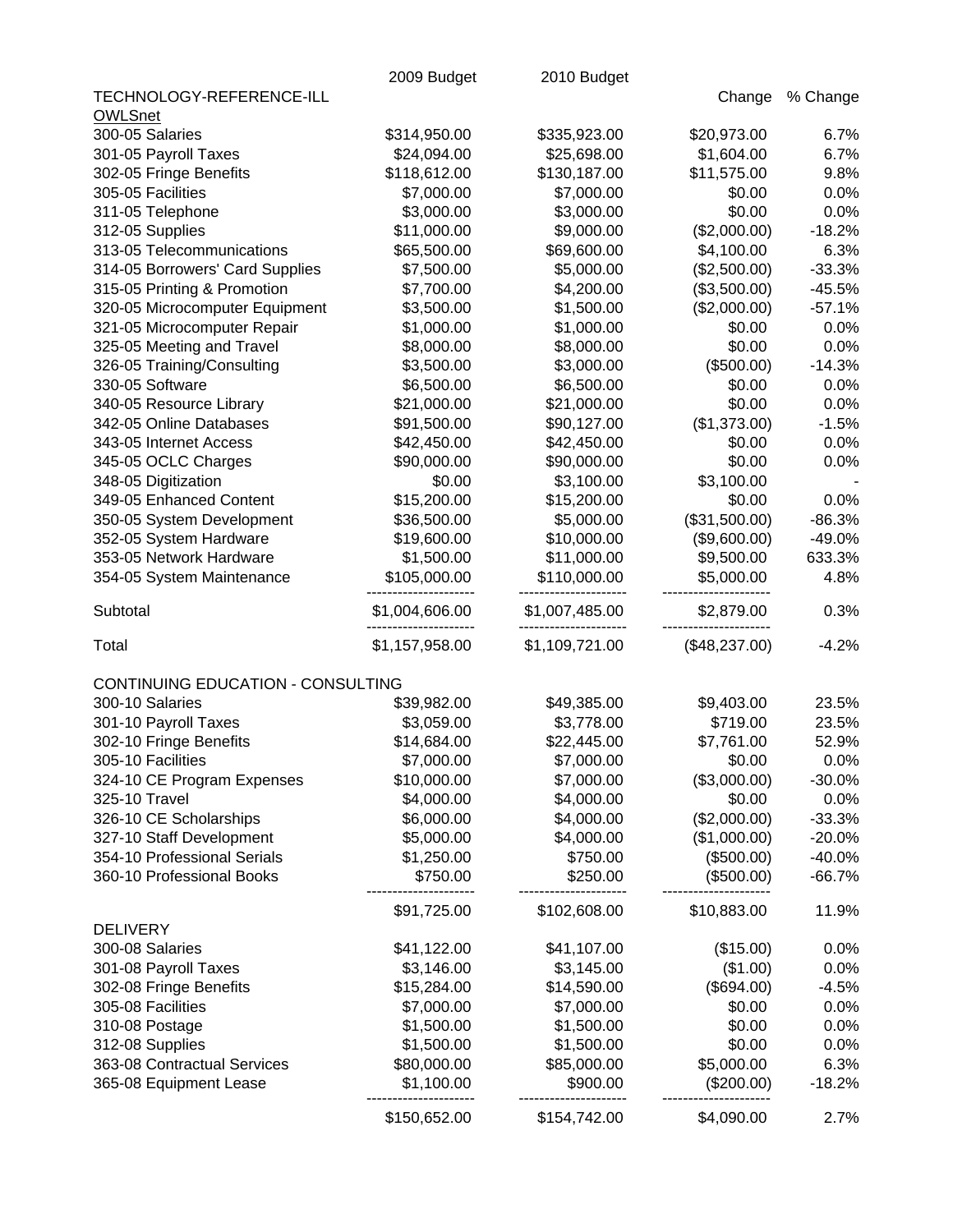|                                | 2009 Budget    | 2010 Budget    | Change        | % Change  |
|--------------------------------|----------------|----------------|---------------|-----------|
| SPECIAL USER SERVICES          |                |                |               |           |
| 300-13 Salaries                | \$11,570.00    | \$25,428.00    | \$13,858.00   | 119.8%    |
| 301-13 Payroll Taxes           | \$885.00       | \$1,945.00     | \$1,060.00    | 119.8%    |
| 302-13 Fringe Benefits         | \$4,227.00     | \$12,275.00    | \$8,048.00    | 190.4%    |
| 338-13 Literacy Support        | \$5,000.00     | \$5,000.00     | \$0.00        | 0.0%      |
| 339-13 Materials and Projects  | \$13,850.00    | \$13,100.00    | (\$750.00)    | $-5.4%$   |
|                                | \$35,532.00    | \$57,748.00    | \$22,216.00   | 62.5%     |
| PUBLIC INFORMATION - PROMOTION |                |                |               |           |
| 300-15 Salaries                | \$26,698.00    | \$17,284.00    | (\$9,414.00)  | $-35.3%$  |
| 301-15 Payroll Taxes           | \$2,042.00     | \$1,322.00     | (\$720.00)    | $-35.3%$  |
| 302-15 Fringe Benefits         | \$9,394.00     | \$6,112.00     | (\$3,282.00)  | $-34.9%$  |
| 305-15 Facilities              | \$7,000.00     | \$7,000.00     | \$0.00        | 0.0%      |
| 312-15 Supplies                | \$17,000.00    | \$10,000.00    | (\$7,000.00)  | $-41.2%$  |
| 320-15 Equipment               | \$7,000.00     | \$7,000.00     | \$0.00        | 0.0%      |
| 321-15 Equipment Maintenance   | \$1,800.00     | \$1,800.00     | \$0.00        | 0.0%      |
| 330-15 Software                | \$500.00       | \$500.00       | \$0.00        |           |
| 354-15 Special Promotions      | \$2,300.00     | \$1,200.00     | (\$1,100.00)  | $-47.8%$  |
| 364-15 Commercial Work         | \$8,000.00     | \$7,000.00     | (\$1,000.00)  | $-12.5%$  |
|                                | \$81,734.00    | \$59,218.00    | (\$22,516.00) | $-27.5%$  |
| YOUTH SERVICES                 |                |                |               |           |
| 300-06 Salaries                | \$16,671.00    | \$23,509.00    | \$6,838.00    | 41.0%     |
| 301-06 Payroll Taxes           | \$1,275.00     | \$1,798.00     | \$523.00      | 41.0%     |
| 302-06 Fringe Benefits         | \$6,255.00     | \$10,118.00    | \$3,863.00    | 61.8%     |
| 312-06 Supplies & Materials    | \$2,800.00     | \$2,000.00     | (\$800.00)    | $-28.6%$  |
| 326-06 SLP Program Grants      | \$8,500.00     | \$8,500.00     | \$0.00        | 0.0%      |
| 327-06 Liaison                 | \$2,500.00     | \$2,500.00     | \$0.00        | 0.0%      |
| 340-07 Big Books Collection    | \$500.00       | \$0.00         | (\$500.00)    | $-100.0%$ |
|                                | \$38,501.00    | \$48,425.00    | \$9,924.00    | 25.8%     |
| <b>ACCESS PAYMENTS</b>         |                |                |               |           |
| <b>County Service</b>          |                |                |               |           |
| 400-22 Appleton                | \$700,009.00   | \$806,517.00   | \$106,508.00  | 15.2%     |
| 405-22 Black Creek             | \$56,874.00    | \$52,010.00    | (\$4,864.00)  | $-8.6%$   |
| 410-22 Clintonville            | \$118,819.00   | \$116,747.00   | (\$2,072.00)  | $-1.7%$   |
| 415-22 Fremont                 | \$18,169.00    | \$21,159.00    | \$2,990.00    | 16.5%     |
| 420-22 Hortonville             | \$56,123.00    | \$57,852.00    | \$1,729.00    | 3.1%      |
| 425-22 lola                    | \$64,937.00    | \$67,466.00    | \$2,529.00    | 3.9%      |
| 430-22 Kaukauna                | \$87,815.00    | \$96,719.00    | \$8,904.00    | 10.1%     |
| 435-22 Kimberly-Little Chute   | \$129,856.00   | \$149,170.00   | \$19,314.00   | 14.9%     |
| 440-22 Manawa                  | \$69,087.00    | \$72,203.00    | \$3,116.00    | 4.5%      |
| 445-22 Marion                  | \$21,196.00    | \$21,951.00    | \$755.00      | 3.6%      |
| 450-22 New London              | \$143,997.00   | \$168,036.00   | \$24,039.00   | 16.7%     |
| 455-22 Scandinavia             | \$12,949.00    | \$14,396.00    | \$1,447.00    | 11.2%     |
| 460-22 Seymour                 | \$52,440.00    | \$57,663.00    | \$5,223.00    | 10.0%     |
| 465-22 Shiocton                | \$24,310.00    | \$23,654.00    | (\$656.00)    | $-2.7%$   |
| 470-22 Waupaca                 | \$293,500.00   | \$329,970.00   | \$36,470.00   | 12.4%     |
| 475-22 Weyauwega               | \$33,792.00    | \$37,819.00    | \$4,027.00    | 11.9%     |
| 480-22 Oneida                  | \$26,043.00    | \$23,927.00    | (\$2,116.00)  | $-8.1%$   |
| Subtotal                       | \$1,909,916.00 | \$2,117,259.00 | \$207,343.00  | 10.9%     |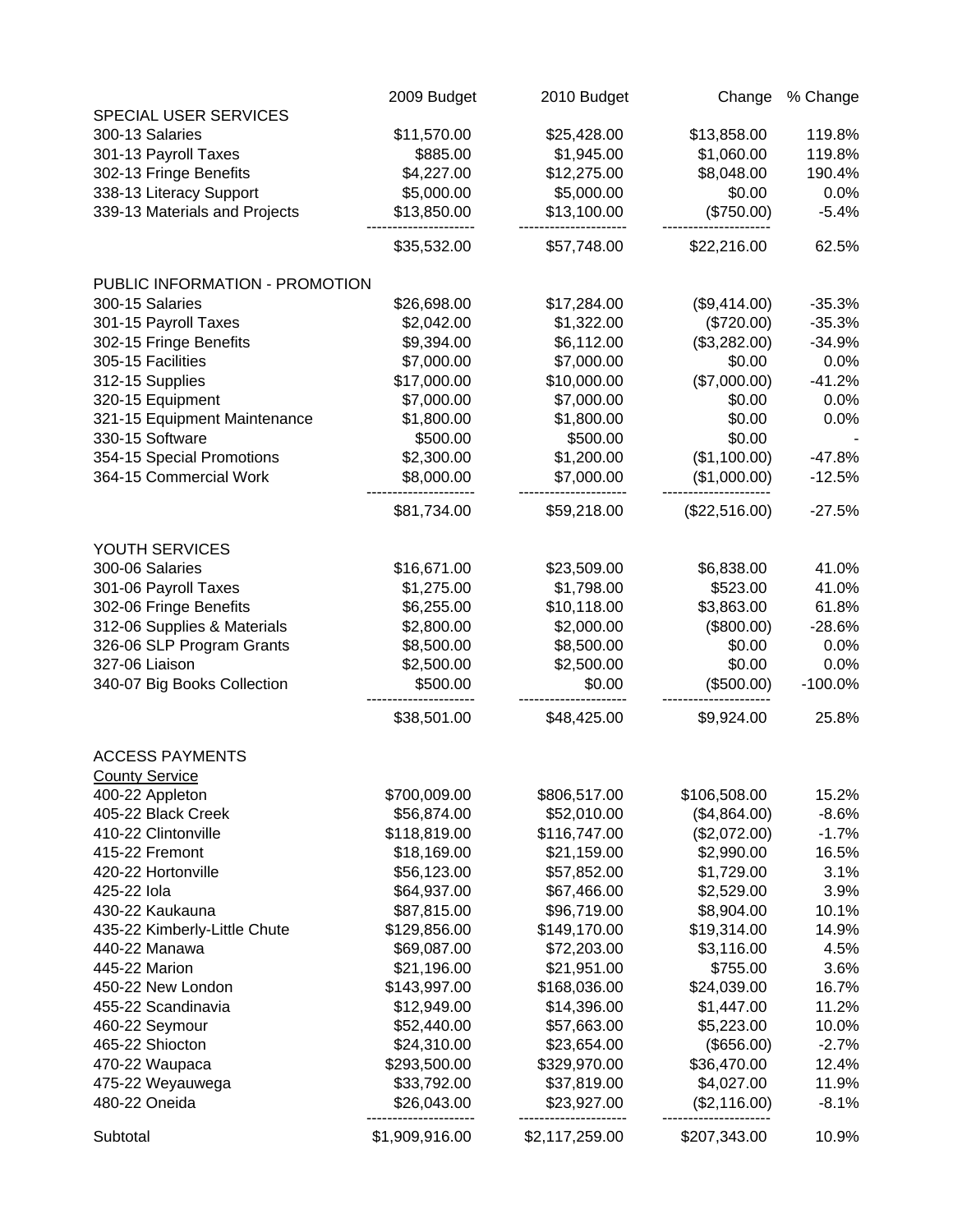|                                                                                                                                                                                                                                                          | 2009 Budget                                                                                                                                                                                                    | 2010 Budget                                                                                                                                                                                                       | Change                                                                                                                                                                                                    | % Change                                                                                                           |
|----------------------------------------------------------------------------------------------------------------------------------------------------------------------------------------------------------------------------------------------------------|----------------------------------------------------------------------------------------------------------------------------------------------------------------------------------------------------------------|-------------------------------------------------------------------------------------------------------------------------------------------------------------------------------------------------------------------|-----------------------------------------------------------------------------------------------------------------------------------------------------------------------------------------------------------|--------------------------------------------------------------------------------------------------------------------|
| <b>Intersystem Service</b>                                                                                                                                                                                                                               |                                                                                                                                                                                                                |                                                                                                                                                                                                                   |                                                                                                                                                                                                           |                                                                                                                    |
| 400-23 Appleton                                                                                                                                                                                                                                          | \$94,366.00                                                                                                                                                                                                    | \$109,558.00                                                                                                                                                                                                      | \$15,192.00                                                                                                                                                                                               | 16.1%                                                                                                              |
| 405-23 Black Creek                                                                                                                                                                                                                                       | \$0.00                                                                                                                                                                                                         | \$0.00                                                                                                                                                                                                            | \$0.00                                                                                                                                                                                                    |                                                                                                                    |
| 410-23 Clintonville                                                                                                                                                                                                                                      | \$11,167.00                                                                                                                                                                                                    | \$11,245.00                                                                                                                                                                                                       | \$78.00                                                                                                                                                                                                   | 0.7%                                                                                                               |
| 415-23 Fremont                                                                                                                                                                                                                                           | \$1,937.00                                                                                                                                                                                                     | \$2,895.00                                                                                                                                                                                                        | \$958.00                                                                                                                                                                                                  | 49.5%                                                                                                              |
| 420-23 Hortonville                                                                                                                                                                                                                                       | \$0.00                                                                                                                                                                                                         | \$0.00                                                                                                                                                                                                            | \$0.00                                                                                                                                                                                                    |                                                                                                                    |
| 425-23 lola                                                                                                                                                                                                                                              | \$0.00                                                                                                                                                                                                         | \$0.00                                                                                                                                                                                                            | \$0.00                                                                                                                                                                                                    |                                                                                                                    |
| 430-23 Kaukauna                                                                                                                                                                                                                                          | \$29,303.00                                                                                                                                                                                                    | \$32,077.00                                                                                                                                                                                                       | \$2,774.00                                                                                                                                                                                                | 9.5%                                                                                                               |
| 435-23 Kimberly-Little Chute                                                                                                                                                                                                                             | \$34,617.00                                                                                                                                                                                                    | \$39,912.00                                                                                                                                                                                                       | \$5,295.00                                                                                                                                                                                                | 15.3%                                                                                                              |
| 440-23 Manawa                                                                                                                                                                                                                                            | \$0.00                                                                                                                                                                                                         | \$0.00                                                                                                                                                                                                            | \$0.00                                                                                                                                                                                                    |                                                                                                                    |
| 445-23 Marion                                                                                                                                                                                                                                            | \$7,927.00                                                                                                                                                                                                     | \$6,510.00                                                                                                                                                                                                        | (\$1,417.00)                                                                                                                                                                                              | $-17.9%$                                                                                                           |
| 450-23 New London                                                                                                                                                                                                                                        | \$0.00                                                                                                                                                                                                         | \$0.00                                                                                                                                                                                                            | \$0.00                                                                                                                                                                                                    |                                                                                                                    |
| 455-23 Scandinavia                                                                                                                                                                                                                                       | \$0.00                                                                                                                                                                                                         | \$0.00                                                                                                                                                                                                            | \$0.00                                                                                                                                                                                                    |                                                                                                                    |
| 460-23 Seymour                                                                                                                                                                                                                                           | \$0.00                                                                                                                                                                                                         | \$0.00                                                                                                                                                                                                            | \$0.00                                                                                                                                                                                                    |                                                                                                                    |
| 465-23 Shiocton                                                                                                                                                                                                                                          | \$0.00                                                                                                                                                                                                         | \$0.00                                                                                                                                                                                                            | \$0.00                                                                                                                                                                                                    |                                                                                                                    |
| 470-23 Waupaca                                                                                                                                                                                                                                           | \$2,063.00                                                                                                                                                                                                     | \$2,105.00                                                                                                                                                                                                        | \$42.00                                                                                                                                                                                                   | 2.0%                                                                                                               |
| 475-23 Weyauwega                                                                                                                                                                                                                                         | \$0.00                                                                                                                                                                                                         | \$0.00                                                                                                                                                                                                            | \$0.00                                                                                                                                                                                                    |                                                                                                                    |
| 480-23 Oneida                                                                                                                                                                                                                                            | \$0.00                                                                                                                                                                                                         | \$0.00                                                                                                                                                                                                            | \$0.00                                                                                                                                                                                                    |                                                                                                                    |
| Subtotal                                                                                                                                                                                                                                                 | \$181,380.00                                                                                                                                                                                                   | \$204,302.00                                                                                                                                                                                                      | \$22,922.00                                                                                                                                                                                               | 12.6%                                                                                                              |
| Total                                                                                                                                                                                                                                                    | \$2,091,296.00<br>=============                                                                                                                                                                                | \$2,321,561.00<br>=============                                                                                                                                                                                   | \$230,265.00<br>=============                                                                                                                                                                             | 11.0%                                                                                                              |
| <b>SUMMARY</b><br>Administration<br>T-R-I: OWLSnet<br>T-R-I: OWLS<br>Continuing Ed. - Consulting<br>Delivery<br><b>Special User Services</b><br>Public Information - Promotion<br><b>Youth Services</b><br>Subtotal<br><b>Access Payments</b><br>Capital | \$149,727.00<br>\$1,004,606.00<br>\$153,352.00<br>\$91,725.00<br>\$150,652.00<br>\$35,532.00<br>\$81,734.00<br>\$38,501.00<br>\$1,705,829.00<br>\$2,091,296.00<br>\$1,500.00<br>\$3,798,625.00<br>------------ | \$125,434.00<br>\$1,007,485.00<br>\$102,236.00<br>\$102,608.00<br>\$154,742.00<br>\$57,748.00<br>\$59,218.00<br>\$48,425.00<br>\$1,657,896.00<br>\$2,321,561.00<br>\$105,000.00<br>\$4,084,457.00<br>------------ | (\$24,293.00)<br>\$2,879.00<br>(\$51,116.00)<br>\$10,883.00<br>\$4,090.00<br>\$22,216.00<br>(\$22,516.00)<br>\$9,924.00<br>(\$47,933.00)<br>\$230,265.00<br>\$103,500.00<br>\$285,832.00<br>------------- | $-16.2%$<br>0.3%<br>$-33.3%$<br>11.9%<br>2.7%<br>62.5%<br>$-27.5%$<br>25.8%<br>$-2.8%$<br>11.0%<br>6900.0%<br>7.5% |
| <b>Summary of Personnel Costs</b>                                                                                                                                                                                                                        |                                                                                                                                                                                                                |                                                                                                                                                                                                                   |                                                                                                                                                                                                           |                                                                                                                    |
| <b>Salaries</b>                                                                                                                                                                                                                                          | \$579,588.00                                                                                                                                                                                                   | \$598,871.00                                                                                                                                                                                                      | \$19,283.00                                                                                                                                                                                               | 3.3%                                                                                                               |
| Payroll Taxes                                                                                                                                                                                                                                            | \$44,326.00                                                                                                                                                                                                    | \$45,811.00                                                                                                                                                                                                       | \$1,485.00                                                                                                                                                                                                | 3.4%                                                                                                               |
| <b>Fringe Benefits</b>                                                                                                                                                                                                                                   | \$232,267.00                                                                                                                                                                                                   | \$251,887.00                                                                                                                                                                                                      | \$19,620.00                                                                                                                                                                                               | 8.4%                                                                                                               |
| Total                                                                                                                                                                                                                                                    | \$856,181.00                                                                                                                                                                                                   | \$896,569.00                                                                                                                                                                                                      | \$40,388.00                                                                                                                                                                                               | 4.7%                                                                                                               |